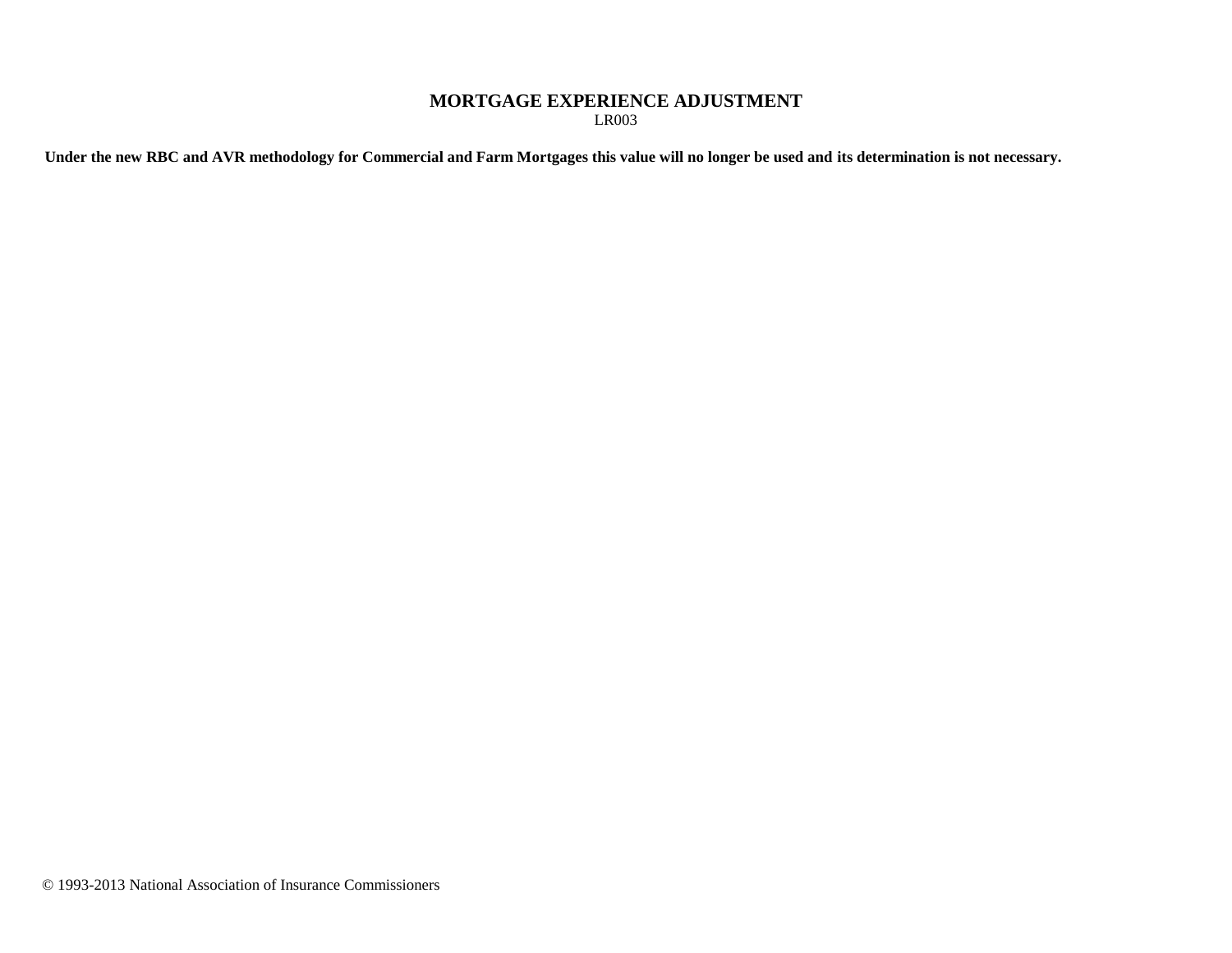#### *Basis of Factors*

#### Mortgages in Good Standing

The pre-tax factor**s for commercial mortgages were developed based on analysis using the Commercial Mortgage Metrics model of Moody's Analytics and documented in a report from the American Council of Life Insurers on March 27, 2013. The factors provide for differing levels of risk, the levels determined by a contemporaneous debt service coverage ratio and the contemporaneous loan-to-value.** The 0.14 percent pre-tax factor on insured and guaranteed mortgages represents approximately 30-60 days interest lost due to possible delay in recovery on default. The pre-tax factor of 0.68 percent for residential mortgages reflects a significantly lower risk than commercial mortgages. The pre-tax factors were developed by dividing the post-tax factor by 0.7375 (0.7375 is calculated by taking 1.0 less the result of 0.75 multiplied by 0.35).

#### Mortgages 90 Days Overdue, Not in Process of Foreclosure

The category pre-tax factor for commercial and farm mortgages of 18 percent is based on data taken from the Society of Actuaries "Commercial Mortgage Credit Risk Study." For insured and guaranteed or residential mortgages, factors are set at twice the level for those "in good standing" to reflect the increased likelihood of default losses.

#### Mortgages in Process of Foreclosure

Mortgages in process of foreclosure are considered to be as risky as **NAIC** 5 bonds and are assigned the same category pre-tax factor of 23 percent for commercial and farm mortgages.

### Due and Unpaid Taxes on Overdue Mortgages and Mortgages in Foreclosure

The factor for due and unpaid taxes on overdue mortgages and mortgages in foreclosure is 100 percent.

#### *Specific Instructions for Application of the Formula*

#### Column (1)

Insured or guaranteed mortgages should be reported separately from residential and commercial mortgages. Insured or guaranteed loans include only those mortgage loans insured or guaranteed by the Federal Housing Administration, under the National Housing Act (Canada) or by the Veterans Administration (exclusive of any portion insured by FHA). Mortgage loans guaranteed by another company (affiliated or unaffiliated) are not to be included in the insured or guaranteed category.

Except for Lines (1) through (3), (26) and (27), calculations are done on an individual mortgage basis and then the summary amounts are entered in this column for each class of mortgage investment. Refer to the mortgage calculation worksheet **A** (Figure 1) for how the individual mortgage calculations are completed **for Other Than In Good Standing mortgages on Lines (16) through (25). Refer to the mortgage calculation worksheet – company developed (Figure 3) for how the individual mortgage calculations are completed for In Good Standing - Commercial mortgages on Lines (4) through (8) and for In Good Standing - Farm mortgages on Lines (10) through (14)**. Line (**28**) should equal Page 2, Column 3, Lines 3.1 plus 3.2, plus Schedule B, Part 1 Footnotes 3 and 4, first of the two amounts in the footnotes.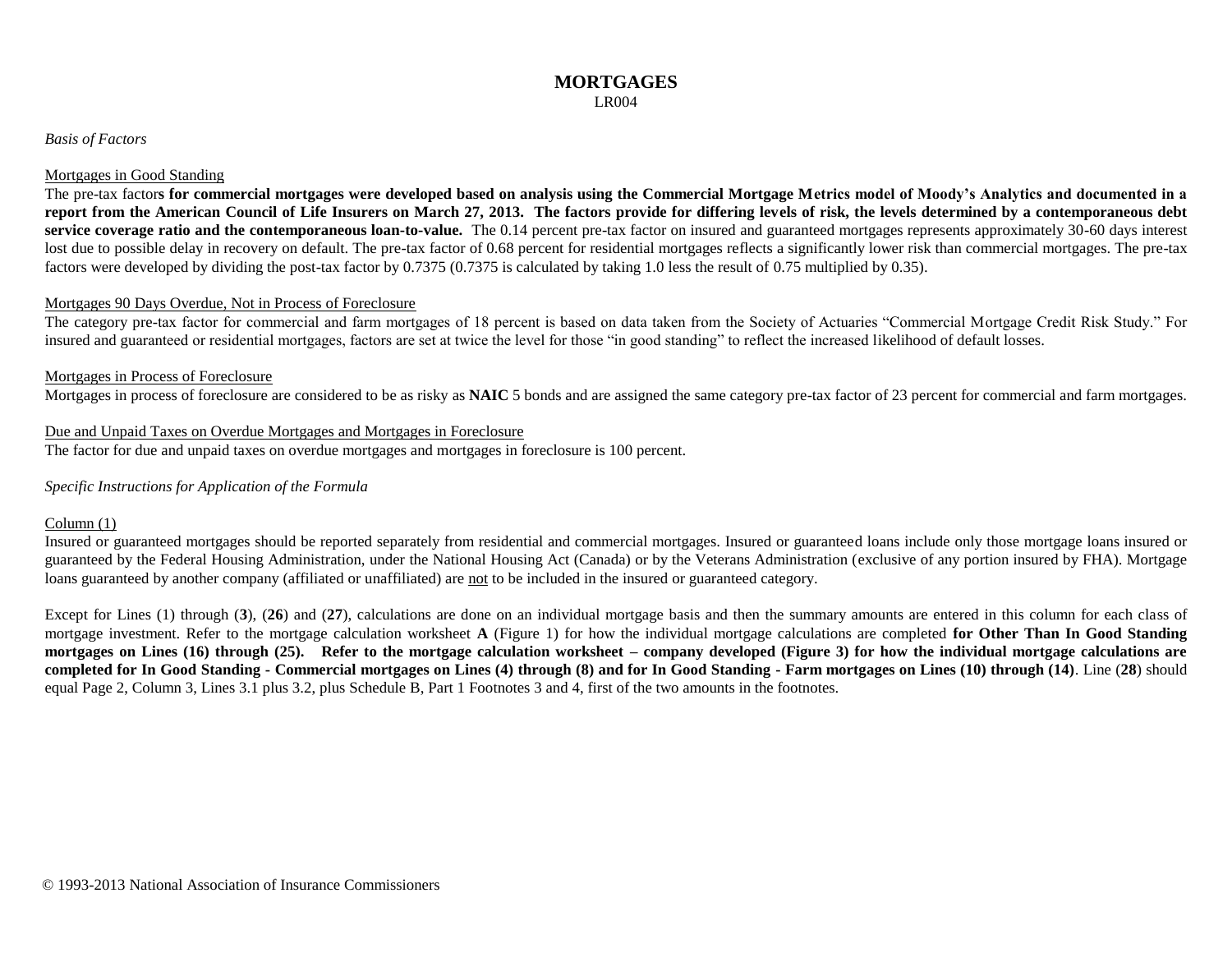### Column (2)

Companies are permitted to reduce the book/adjusted carrying value of mortgage loans reported in Schedule B by any involuntary reserves. Involuntary reserves are equivalent to valuation allowances specified in SSAP No. 37 paragraph 16. These reserves are held as an offset for a particular troubled mortgage loan that would be required to be written down if the impairment was permanent.

## Column (3)

Column (3) is calculated as the net of Column (1) less Column (2).

## Column (4)

Summary amounts of the individual mortgage calculations are entered in this column for each class of mortgage investments. Refer to the mortgage calculation worksheet (Figure 1). Cumulative writedowns include the total amount of writedowns, amounts non-admitted and involuntary reserves that have been taken or established with respect to a particular mortgage.

## Column (5)

**For Lines (4) and (10), the pre-tax factor is equal to 0.0090 For Lines (5) and (11), the pre-tax factor is equal to 0.0175 For Lines (6) and (12), the pre-tax factor is equal to 0.0300 For Lines (7) and (13), the pre-tax factor is equal to 0.0500 For Lines (8) and (14), the pre-tax factor is equal to 0.0750**

For Lines (**26**) and (**27**), the pre-tax factor is 1.0. For Lines (**16**) through (**25**), the average factor column is calculated as Column (6) divided by Column (3).

## Column (6)

For Lines (**4**) through (**8**), **(10) through (14) and (16) through (25),** summary amounts are entered for Column (6) based on calculations done on an individual mortgage basis. Refer to the mortgage calculation worksheet**s** (Figure 1) **and (Figure 3)**. For Lines (1) through (**3**), (**26**) and (**27**), the RBC subtotal is multiplied by the factor to calculate Column (6).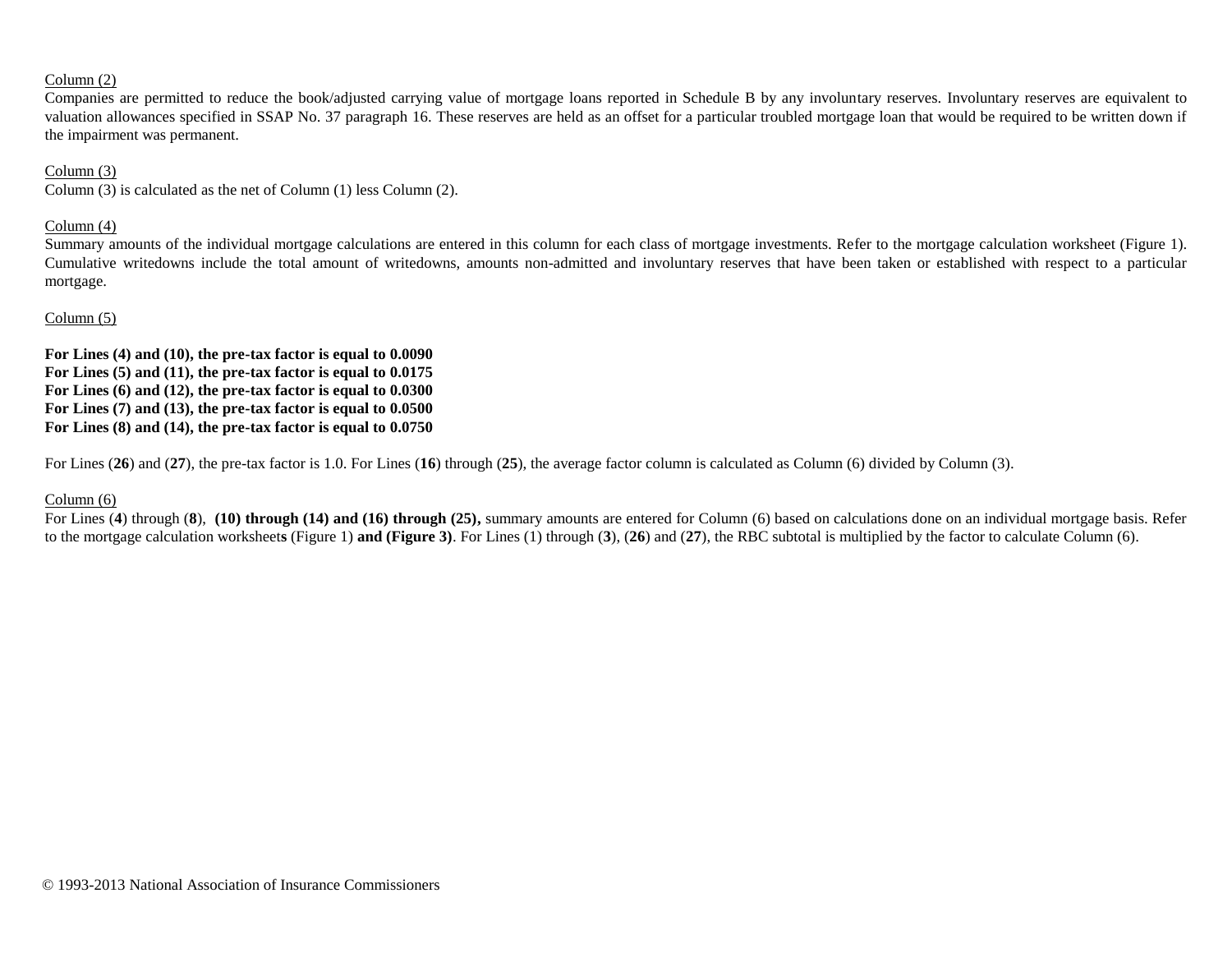|      |                                    |                       |                         |              | (1.5cm)     |               |         |                  |               |         |                          |
|------|------------------------------------|-----------------------|-------------------------|--------------|-------------|---------------|---------|------------------|---------------|---------|--------------------------|
|      | Mortgage Worksheet                 |                       |                         |              |             |               |         |                  |               |         |                          |
|      | <b>Other Than In Good Standing</b> |                       |                         |              |             |               |         |                  |               |         |                          |
|      |                                    |                       |                         |              |             |               |         |                  |               |         |                          |
|      | (1)                                | (2)                   | (3)                     | (4)          | (5)         | (6)           | (7)     | (7a)             | (8)           | (9)     | (10)                     |
|      |                                    |                       | Involuntary             |              |             |               | In Good |                  | Col(6)X       | Col(4)X |                          |
|      |                                    | Book/Adjusted         | Reserve                 | <b>RBC</b>   | Cumulative  | Category      |         | Standing In Good | [Col]         | Col(7)  | <b>RBC</b>               |
|      | Name / ID                          | <b>Carrying Value</b> | Adjustment <sup>§</sup> | $Subtotal$ £ | Writedowns* | Factor        | Factor  | <b>Standing</b>  |               |         | Requirement <sup>†</sup> |
|      |                                    |                       |                         |              |             |               |         |                  | $(4)+(5)$ ]   |         |                          |
|      |                                    |                       |                         |              |             |               |         | Category         | $-$ Col $(5)$ |         |                          |
| (1)  | All Mortgages Without              |                       |                         |              |             |               |         |                  |               |         |                          |
|      | <b>Cumulative Writedowns</b>       |                       |                         |              | <b>XXX</b>  | $\ddot{\tau}$ | ÷       | $\ddot{\tau}$    |               |         |                          |
|      |                                    |                       |                         |              |             |               |         |                  |               |         |                          |
|      | All Mortgages With                 |                       |                         |              |             |               |         |                  |               |         |                          |
|      |                                    |                       |                         |              |             |               |         |                  |               |         |                          |
|      | Cumulative Writedowns:             |                       |                         |              |             |               |         |                  |               |         |                          |
| (2)  |                                    |                       |                         |              |             |               |         |                  |               |         |                          |
| (3)  |                                    |                       |                         |              |             |               |         |                  |               |         |                          |
| (4)  |                                    |                       |                         |              |             |               |         |                  |               |         |                          |
|      |                                    |                       |                         |              |             |               |         |                  |               |         |                          |
| (5)  |                                    |                       |                         |              |             |               |         |                  |               |         |                          |
| (6)  |                                    |                       |                         |              |             |               |         |                  |               |         |                          |
| (7)  |                                    |                       |                         |              |             |               |         |                  |               |         |                          |
| (8)  |                                    |                       |                         |              |             |               |         |                  |               |         |                          |
|      |                                    |                       |                         |              |             |               |         |                  |               |         |                          |
| (9)  |                                    |                       |                         |              |             |               |         |                  |               |         |                          |
| (10) |                                    |                       |                         |              |             |               |         |                  |               |         |                          |
| (11) |                                    |                       |                         |              |             |               |         |                  |               |         |                          |
| (12) |                                    |                       |                         |              |             |               |         |                  |               |         |                          |
| (13) |                                    |                       |                         |              |             |               |         |                  |               |         |                          |
|      |                                    |                       |                         |              |             |               |         |                  |               |         |                          |
| (14) |                                    |                       |                         |              |             |               |         |                  |               |         |                          |
| (15) |                                    |                       |                         |              |             |               |         |                  |               |         |                          |
|      |                                    |                       |                         |              |             |               |         |                  |               |         |                          |
|      |                                    |                       |                         |              |             |               |         |                  |               |         |                          |
|      | <b>Total Mortgages</b>             |                       |                         |              |             |               |         |                  |               |         |                          |

 $(Fionre 1)$ 

This worksheet is prepared on a loan-by-loan basis for each of the mortgage categories listed in (Figure 2) that are applicable. The Column (2), (3), (5) and (**10**) subtotals for each category are carried over and entered in Columns (1), (2), (4) and (6) of the Mortgages (LR004) in the risk-based capital formula. Small mortgages aggregated into one line on Schedule B can be treated as one mortgage on this worksheet. NOTE: This worksheet will be available in the risk-based capital filing software.

† See (Figure 2) for factors to use in the calculation. **The In Good Standing Factor will be based on the CM category developed in the company's Worksheet and reported in Column 7a for Commercial or Farm Mortgages.**

‡ The RBC Requirement column is calculated as the greater of Column (**8**) or Column (**9**), but not less than zero.

§ Involuntary reserves are reserves held as an offset to a particular asset that is clearly a troubled asset and are included on Page 3, Line 25 of the annual statement.

£ Column (4) is calculated as Column (2) less Column (3).

\* Cumulative writedowns include the total amount of writedowns, amounts non-admitted and involuntary reserves that have been taken or established with respect to a particular mortgage.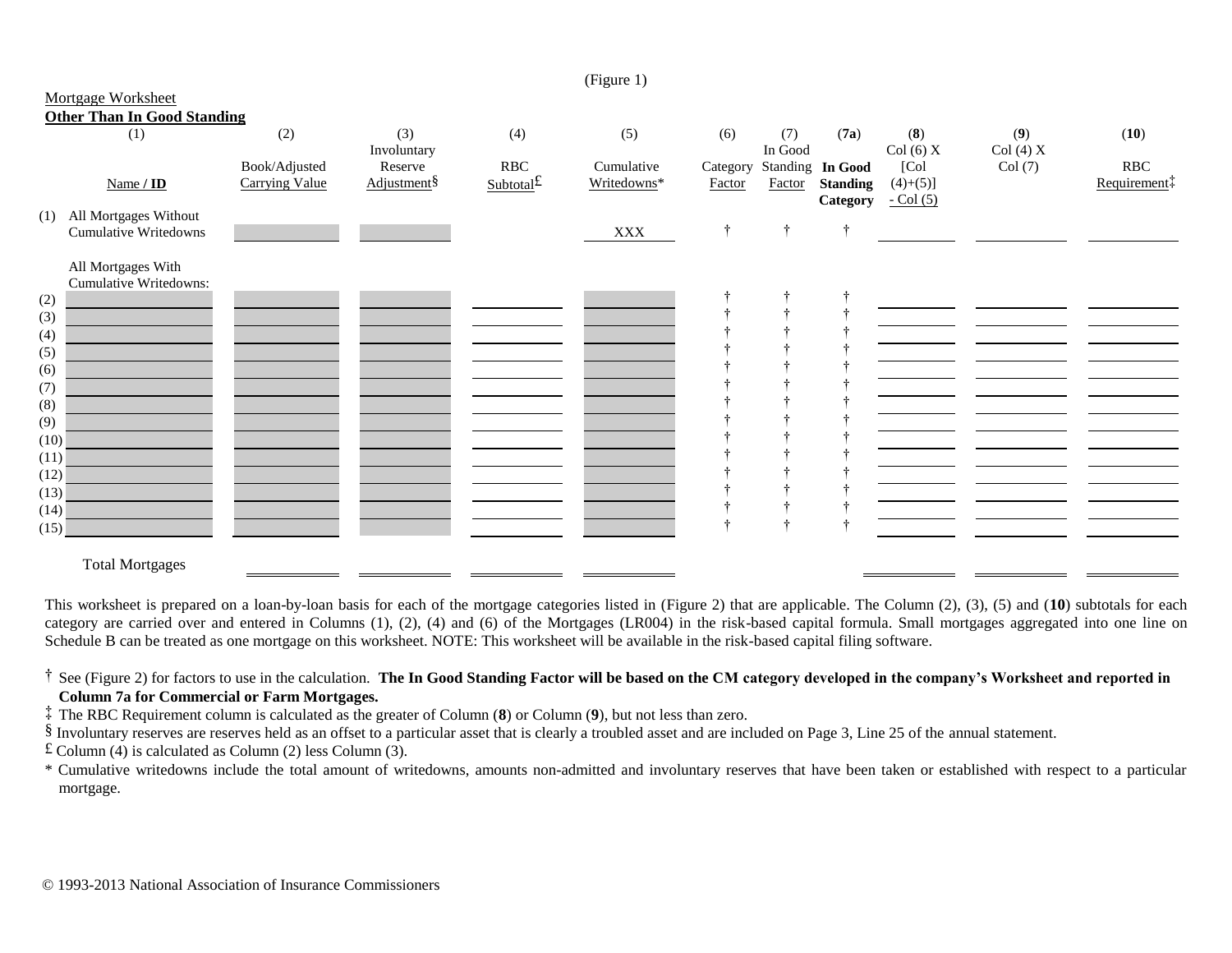## (Figure 2)

The mortgage factors are used in conjunction with the mortgage worksheet**s** (Figure**s** 1 **and 3**) to calculate the RBC Requirement for each individual mortgage. The factors are used in Columns (6), (7) and (**7a**) of the mortgage worksheet and are dependent on which of the 25 mortgage categories below the mortgage falls into. The following factors are used for each category of mortgages:

|               | <b>Mortgage Factors</b>                        |                  |            |                  |
|---------------|------------------------------------------------|------------------|------------|------------------|
| <b>LR004</b>  |                                                |                  | In Good    |                  |
| Line          |                                                | Category         | Standing   | <b>MEA</b>       |
| <b>Number</b> |                                                | Factor           | Factor     | Factor           |
|               | In Good Standing                               |                  |            |                  |
| (1)           | Residential Mortgages-Insured or Guaranteed    | $N/A+$           | 0.0014     | N/A              |
| (2)           | Residential Mortgages-All Other                | $N/A^{\dagger}$  | 0.0068     | N/A              |
| (3)           | Commercial Mortgages-Insured or Guaranteed     | $N/A^{\ddagger}$ | 0.0014     | N/A              |
| (4)           | Commercial Mortgages-All Other - Category CM1  | N/A <sup>†</sup> | 0.0090     | $N/A^{\dagger}$  |
| (5)           | <b>Commercial Mortgages - Category CM2</b>     | $N/A$ :          | 0.0175     | $N/A$ ‡          |
| (6)           | <b>Commercial Mortgages - Category CM3</b>     | $N/A$ ‡          | 0.0300     | $N/A$ ‡          |
| (7)           | <b>Commercial Mortgages - Category CM4</b>     | $N/A$ ‡          | 0.0500     | $N/A$ ‡          |
| (8)           | <b>Commercial Mortgages - Category CM5</b>     | $N/A$ ‡          | 0.0750     | $N/A$ ‡          |
| (10)          | <b>Farm Mortgages - Category CM1</b>           | $N/A$ ‡          | 0.0090     | $N/A$ ‡          |
| (11)          | <b>Farm Mortgages - Category CM2</b>           | $N/A$ ‡          | 0.0175     | $N/A$ :          |
| (12)          | <b>Farm Mortgages - Category CM3</b>           | $N/A$ ‡          | 0.0300     | $N/A$ :          |
| (13)          | <b>Farm Mortgages - Category CM4</b>           | $N/A$ :          | 0.0500     | $N/A$ :          |
| (14)          | <b>Farm Mortgages - Category CM5</b>           | $N/A$ ‡          | 0.0750     | $N/A$ :          |
|               | 90 Days Overdue, Not in Process of Foreclosure |                  |            |                  |
| (16)          | Farm Mortgages - Category CM6                  | 0.1800           | $\ddagger$ | $N/A$ :          |
| (17)          | Residential Mortgages-Insured or Guaranteed    | 0.0027           | 0.0014     | $1.0$ N/A        |
| (18)          | Residential Mortgages-All Other                | 0.0140           | 0.0068     | $1.0$ N/A        |
| (19)          | Commercial Mortgages-Insured or Guaranteed     | 0.0027           | 0.0014     | $1.0$ N/A        |
| (20)          | Commercial Mortgages-All Other - Category CM6  | 0.1800           | ţ          | $N/A$ :          |
|               |                                                |                  |            |                  |
|               | In Process of Foreclosure                      |                  |            |                  |
| (21)          | Farm Mortgages - Category CM7                  | 0.2300           | $\ddagger$ | $N/A$ :          |
| (22)          | Residential Mortgages-Insured or Guaranteed    | 0.0054           | 0.0014     | $1.0$ N/A        |
| (23)          | Residential Mortgages-All Other                | 0.0270           | 0.0068     | $1.0$ N/A        |
| (24)          | Commercial Mortgages-Insured or Guaranteed     | 0.0054           | 0.0014     | $1.0$ N/A        |
| (25)          | Commercial Mortgages-All Other - Category CM7  | 0.2300           | 0.0260     | N/A <sub>1</sub> |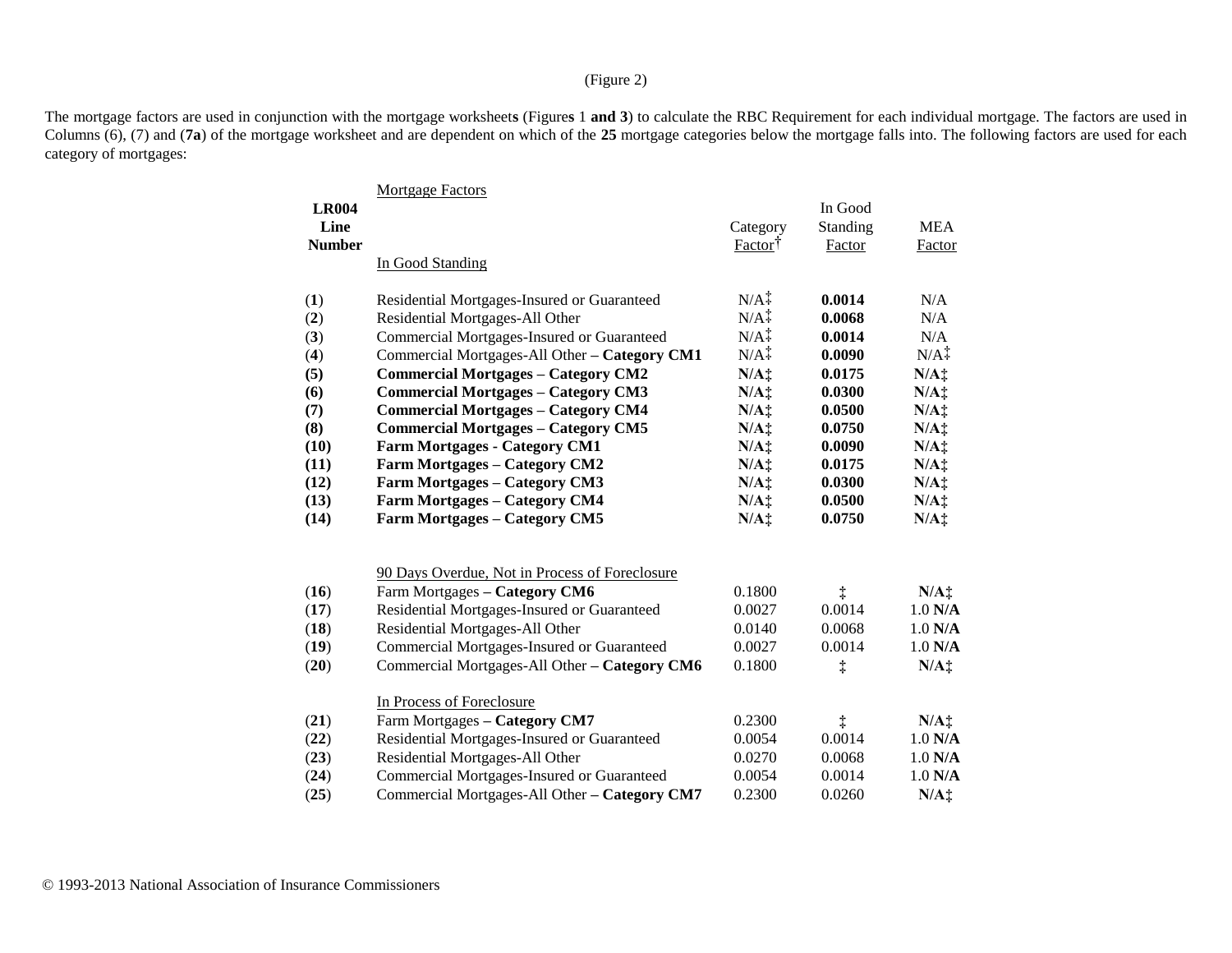† The category factor is a factor used for a particular category of mortgage loans that are not in good standing.

‡ The RBC Requirement for mortgage loans in good standing or restructured are not calculated on Figure (1). These requirements are calculated on **Mortgage Worksheet company developed (Figure 3) and transferred to** LR004 Mortgage Loans Lines (**4**) through (**8**) **and (10) through (14). In addition, for Commercial and Farm mortgage loans 90 days past due or In Process of Foreclosure, the CM category is determined in Mortgage Worksheet company developed and transferred to Worksheet A**.

## **(Figure 3)**

**Mortgage Worksheet (Company developed) In Good Standing – Commercial Mortgages and Farm Mortgages**

| <b>Price Index</b><br>current (year<br>end calculations<br>to be based off<br>of 3 <sup>rd</sup> Quarter<br>index of the | {input Price Index as<br>of September 30} |                             |                             |                                                 |                           |                                                             |                                        |                                                                 |
|--------------------------------------------------------------------------------------------------------------------------|-------------------------------------------|-----------------------------|-----------------------------|-------------------------------------------------|---------------------------|-------------------------------------------------------------|----------------------------------------|-----------------------------------------------------------------|
| given year)}                                                                                                             |                                           |                             |                             |                                                 |                           |                                                             |                                        |                                                                 |
|                                                                                                                          |                                           |                             |                             |                                                 |                           |                                                             |                                        |                                                                 |
| Name / ID / Line<br>(1)                                                                                                  | Date of Origination<br>(2)                | <b>Maturity Date</b><br>(3) | <b>Property Type</b><br>(4) | <b>Farm Loan</b><br>sub-property<br>type<br>(5) | <b>Postal Code</b><br>(6) | Book/<br><b>Adjusted</b><br>Carrying<br><b>Value</b><br>(7) | <b>Statutory</b><br>Write-downs<br>(8) | <b>Statutory</b><br><b>Involuntary</b><br><b>Reserve</b><br>(9) |
|                                                                                                                          |                                           |                             |                             |                                                 |                           |                                                             |                                        |                                                                 |

| <b>Original Loan</b><br><b>Balance</b><br>(10) | <b>Principal Loan</b><br>balance to<br>company<br>(11) | <b>Balloon Payment</b><br>at maturity<br>(12) | <b>Principal Balance</b><br>total<br>(13) | <b>NOI Second Prior</b><br>vear<br>(14) | <b>NOI Prior Year</b><br>(15) | <b>NOI</b><br>(16) | <b>Interest Rate</b><br>(17) |
|------------------------------------------------|--------------------------------------------------------|-----------------------------------------------|-------------------------------------------|-----------------------------------------|-------------------------------|--------------------|------------------------------|
|                                                |                                                        |                                               |                                           |                                         |                               |                    |                              |

| <b>Trailing 12 month</b> | <b>Original Property</b> | <b>Property Value</b> | <b>Year of valuation</b> | <b>Calendar Quarter</b> | <b>Credit</b>       | (24) Senior Debt? | (25) Construction |
|--------------------------|--------------------------|-----------------------|--------------------------|-------------------------|---------------------|-------------------|-------------------|
| debt service             | Value                    | (20)                  | (21)                     | of Valuation            | <b>Enhancement?</b> |                   | Loan'.            |
| (18)                     | (19)                     |                       |                          | (22)                    | (23)                |                   |                   |
|                          |                          |                       |                          |                         |                     |                   |                   |

| Construction    | <b>Construction</b> | $\boldsymbol{\llcorner}$ and $\boldsymbol{\llcorner}$ oan? | 90 Davs Past Due? | In Process of       | <b>Current payment</b> | Is loan interest a | Is fixed rate reset |
|-----------------|---------------------|------------------------------------------------------------|-------------------|---------------------|------------------------|--------------------|---------------------|
| Loan out of     | Loan Issues? $(27)$ | (28)                                                       | (29)              | <b>Foreclosure?</b> | lower than based       | floating rate?     | during term?        |
| <b>Balance?</b> |                     |                                                            |                   | (30)                | on Loan Interest?      | (32)               | (33)                |
| (26)            |                     |                                                            |                   |                     | (31)                   |                    |                     |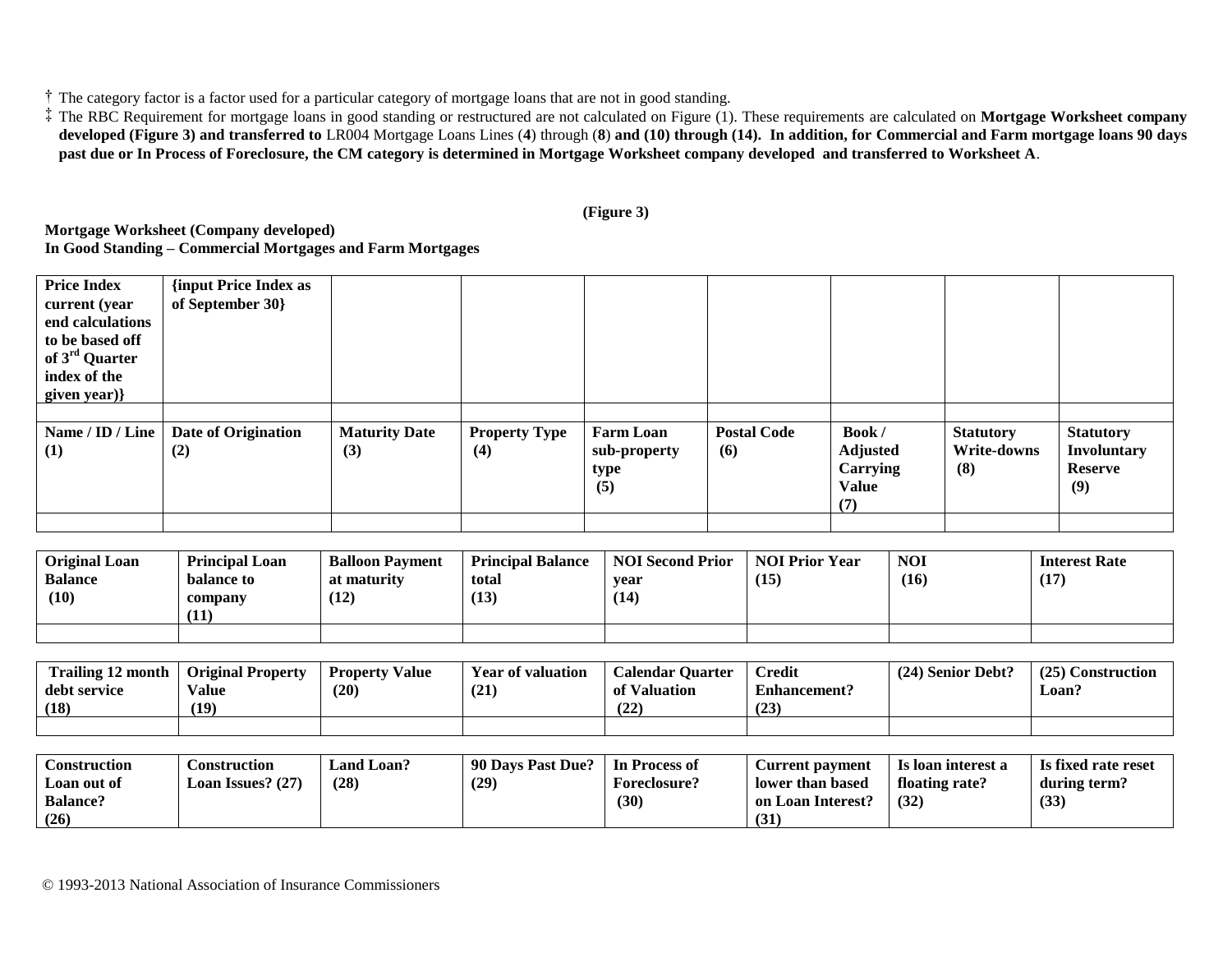| Is negative<br>amortization<br>allowed? | Amortization<br><b>FR3</b><br>l ype<br>(35) | Rolling<br><b>Average NOI</b><br>(36) | <b>RBC</b> Debt<br>Service<br>(37) | <b>RBC DCR</b><br>(38) | <b>Price Index</b><br>at valuation<br>(39) | <b>Contemporaneous</b><br>Value<br><b>Property</b><br>(40) | <b>RBC LTV</b><br>(41) | <b>CM</b> Category<br>(42) |
|-----------------------------------------|---------------------------------------------|---------------------------------------|------------------------------------|------------------------|--------------------------------------------|------------------------------------------------------------|------------------------|----------------------------|
| (34)                                    |                                             |                                       |                                    |                        |                                            |                                                            |                        |                            |
|                                         |                                             |                                       |                                    |                        |                                            |                                                            |                        |                            |

**The Company should develop this worksheet on a loan-by-loan basis for each commercial mortgage – other or farm loan held in Annual Statement Schedule B. This**  worksheet column (7), and (9) subtotals for each category are to be carried over and entered in Columns (1) and (2) of the Mortgages (LR004) in the risk-based capital **formula lines (4) – (8) and (10) – (14). Small mortgages aggregated into one line on Schedule B can be treated as one mortgage on this worksheet. Amounts in Columns (7), (9), (42) are carried individually to Worksheet A columns (2), (3) and (7a) for loans that are 90 Days Past Due and In Process of Foreclosure. NOTE: This worksheet will not be available in the risk-based capital filing software and needs to be developed by the company.**

|                   | Column                         |       | Description / explanation of item                                                                                                                                      |
|-------------------|--------------------------------|-------|------------------------------------------------------------------------------------------------------------------------------------------------------------------------|
| #                 | <b>Heading</b>                 |       |                                                                                                                                                                        |
|                   |                                |       | Price Index current is the value on 9/30 of the current year for the National Council of Real Estate Investor<br><b>Fiduciaries Price Index for the United States.</b> |
| $\left( 1\right)$ | Name / ID                      | Input | Name / ID / Line – identify each mortgage included as in good standing                                                                                                 |
| (2)               | <b>Date of Origination</b>     | Input | Enter the year and month that the loan was originated. If the loan has been restructured, extended, or otherwise<br>re-written, enter that new date.                   |
| (3)               | <b>Maturity date</b>           | Input | Enter earlier of maturity of the loan, or the date the lender can call the loan.                                                                                       |
| (4)               | <b>Property Type</b>           | Input | Property Type – Enter 1 for mortgages with an Office, Industrial, Retail or multifamily property as collateral.                                                        |
|                   |                                |       | Enter 2 for mortgages with a Hotel and Specialty Commercial as property type. For properties that are multiple                                                         |
|                   |                                |       | use, use the property type with the greatest square footage in the property.                                                                                           |
|                   |                                |       | <b>Enter 3 for Farm Loans.</b>                                                                                                                                         |
| (5)               | Farm sub-type                  | Input | Sub-category – If Property Type=3 (Farm Loans), then you must enter a Sub Category: 1=Timber, 2=Farm and                                                               |
|                   |                                |       | Ranch, 3=Agribusiness Single Purpose, 4=Agribusiness All Other (See Note 8.)                                                                                           |
| (6)               | <b>Postal Code</b>             | Input | Enter zip code of property for US. If multiple properties or zip codes, enter multiple codes. If foreign address,                                                      |
|                   |                                |       | use postal code. If not available, N/A                                                                                                                                 |
| (7)               | <b>Book / Adjusted</b>         | Input | Enter the value that the loan is carried on the company ledger.                                                                                                        |
|                   | <b>Carrying Value</b>          |       |                                                                                                                                                                        |
| (8)               | <b>Statutory write-downs</b>   | Input | Enter the value of any write-downs taken on this loan due to permanent impairment.                                                                                     |
| (9)               | <b>Involuntary Reserve</b>     | Input | Enter the amount of any involuntary reserve amount. Involuntary reserves are reserves that are held as an offset                                                       |
|                   |                                |       | to a particular asset that is clearly a troubled asset and are included on Page 3 Line 25 of the Annual Statement.                                                     |
| (10)              | <b>Original Loan Balance?</b>  | Input | Enter the loan balance at the time of origination of the loan.                                                                                                         |
| (11)              | Principal balance to Co.       | Input | Enter the value of the loan balance owed by the borrower.                                                                                                              |
| (12)              | <b>Balloon payment at</b>      | Input | Enter the amount of any balloon or principal payment due at maturity.                                                                                                  |
|                   | maturity                       |       |                                                                                                                                                                        |
| (13)              | <b>Principal balance total</b> | Input | Enter the total amount of mortgage outstanding including debt that is senior to or pari passu with the company's<br>mortgage (Note 2)                                  |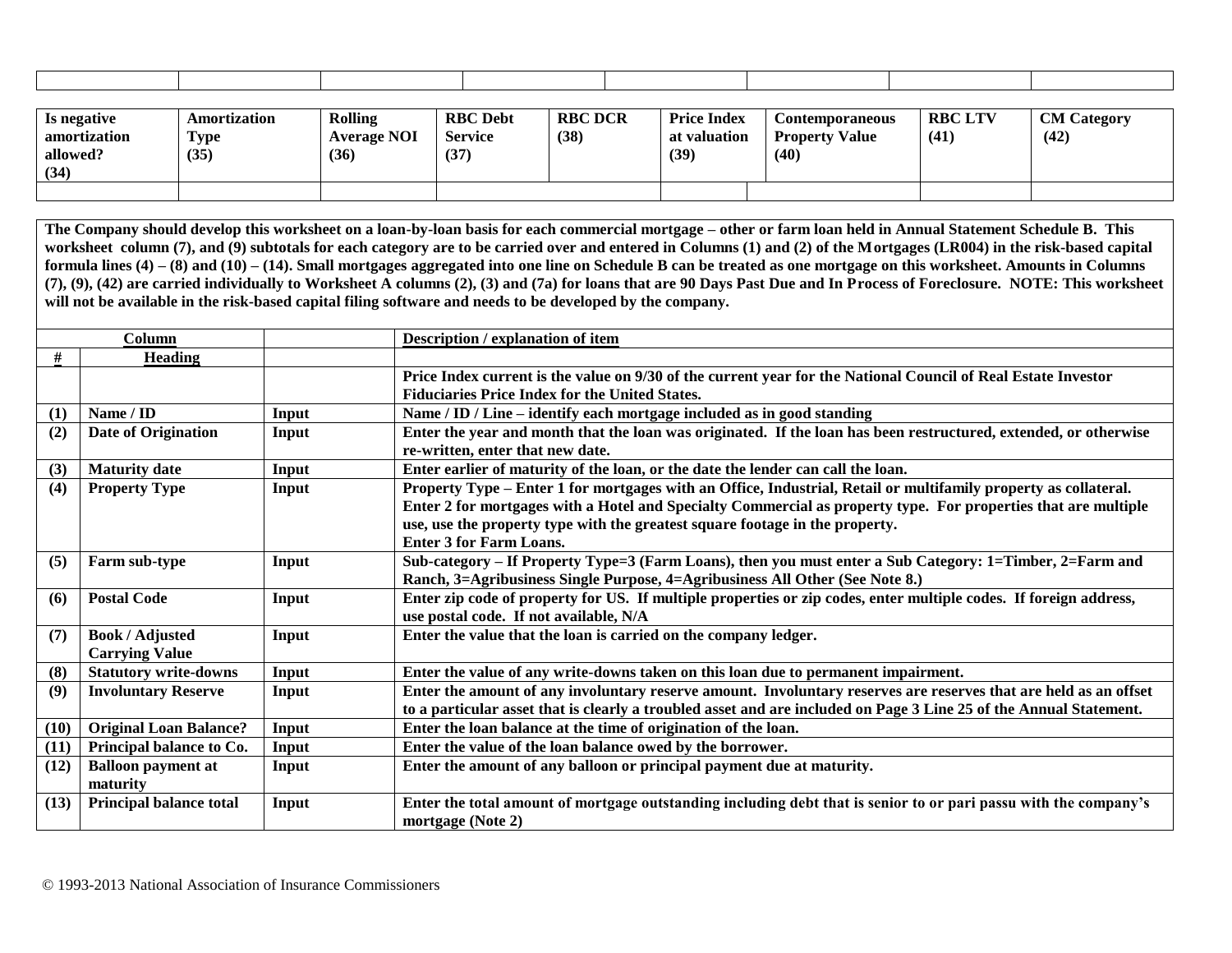| (14) | <b>NOI</b> second prior                                                      | Input | Enter the NOI from the year prior to the value in (15) See Note 1.                                                                                                                                                                                                                                                                                                                                                                                         |
|------|------------------------------------------------------------------------------|-------|------------------------------------------------------------------------------------------------------------------------------------------------------------------------------------------------------------------------------------------------------------------------------------------------------------------------------------------------------------------------------------------------------------------------------------------------------------|
| (15) | <b>NOI</b> prior                                                             | Input | Enter the NOI from the prior year to the value in (16) See Note 1.                                                                                                                                                                                                                                                                                                                                                                                         |
| (16) | <b>NOI</b>                                                                   | Input | Enter the Net Operating Income for the most recent 12 month fiscal period with an end-date between July1 of the<br>year prior to this report and June 30 of the year of this report. The NOI should be reported following the<br>guidance of the Commercial Real Estate Finance Council Investor Reporting Profile v.5.0. Section VII. See Notes<br>1, 3, 4, 5, and 6 below.                                                                               |
| (17) | <b>Interest rate</b>                                                         | Input | Enter the Annual interest rate at which the loan is accruing.<br>-If the rate is floating, enter the larger of the current month rate or the average rate of interest for the prior 12<br>months, or<br>-If the rate is fixed by the contract, not level over the year, but level for the next 12 months, use current rate.<br>If the 'Total Loan Balance' consists of multiple loans, use an average loan interest rate weighted by principal<br>balance. |
| (18) | <b>Trailing 12 month debt</b><br>service                                     | Input | Enter actual 12 months debt service for prior 12 months                                                                                                                                                                                                                                                                                                                                                                                                    |
| (19) | <b>Original Property Value</b>                                               | Input | Enter the Property Value at the time of origination of the loan. (Note 9.)                                                                                                                                                                                                                                                                                                                                                                                 |
| (20) | <b>Property Value</b>                                                        | Input | Property Value is the value of the Property at time of loan origination, or at time of revaluation due to impairment<br>underwriting, restructure, extension, or other re-writing. (Note 9.)                                                                                                                                                                                                                                                               |
| (21) | <b>Year of valuation</b>                                                     | Input | Year of the valuation date defining the value in (20). This will be either the date of origination, or time of<br>restructure, refinance, or other event which precipitates a new valuation.                                                                                                                                                                                                                                                               |
| (22) | <b>Quarter of valuation</b>                                                  | Input | Calendar quarter of the valuation date defining the value in (20).                                                                                                                                                                                                                                                                                                                                                                                         |
| (23) | <b>Credit Enhancement</b>                                                    | Input | Enter the full dollar amount of any credit enhancement. (see Note 5.)                                                                                                                                                                                                                                                                                                                                                                                      |
| (24) | <b>Senior Debt?</b>                                                          | Input | Enter yes if the senior position, no if not. (see Note 7.)                                                                                                                                                                                                                                                                                                                                                                                                 |
| (25) | <b>Construction Loan?</b>                                                    | Input | Enter 'Yes' if this is a construction loan. (see Note 4.)                                                                                                                                                                                                                                                                                                                                                                                                  |
| (26) | Construction – not in<br>balance?                                            | Input | Enter 'Yes" if his is a construction loan that is not in balance. (see Note 4.)                                                                                                                                                                                                                                                                                                                                                                            |
| (27) | <b>Construction - Issues?</b>                                                | Input | Enter 'Yes" if this is a construction loan with issues. (see Note 4.)                                                                                                                                                                                                                                                                                                                                                                                      |
| (28) | <b>Land Loan?</b>                                                            | Input | Enter 'Yes' if this is a loan on non-income producing land. (see Note 6.)                                                                                                                                                                                                                                                                                                                                                                                  |
| (29) | 90 days past due?                                                            | Input | Enter 'Yes' if payments are 90 days past due.                                                                                                                                                                                                                                                                                                                                                                                                              |
| (30) | In process of<br>foreclosure?                                                | Input | Enter 'Yes' if the loan is in process of foreclosure.                                                                                                                                                                                                                                                                                                                                                                                                      |
| (31) | Is current payment<br>lower than a payment<br>based on the Loan<br>Interest? | Input | Yes / No                                                                                                                                                                                                                                                                                                                                                                                                                                                   |
| (32) | Is loan interest a floating<br>rate?                                         | Input | Yes / No                                                                                                                                                                                                                                                                                                                                                                                                                                                   |
| (33) | If not floating, does loan<br>reset during term?                             | Input | Yes / No - Some fixed rate loans define in the loan document a change to a new rate during the life of the loan,<br>which may be a pre-determined rate or may be the then current market rate. Generally any such changes are less<br>frequent than annual                                                                                                                                                                                                 |
| (34) | Is negative amortization<br>allowed?                                         | Input | Yes / No                                                                                                                                                                                                                                                                                                                                                                                                                                                   |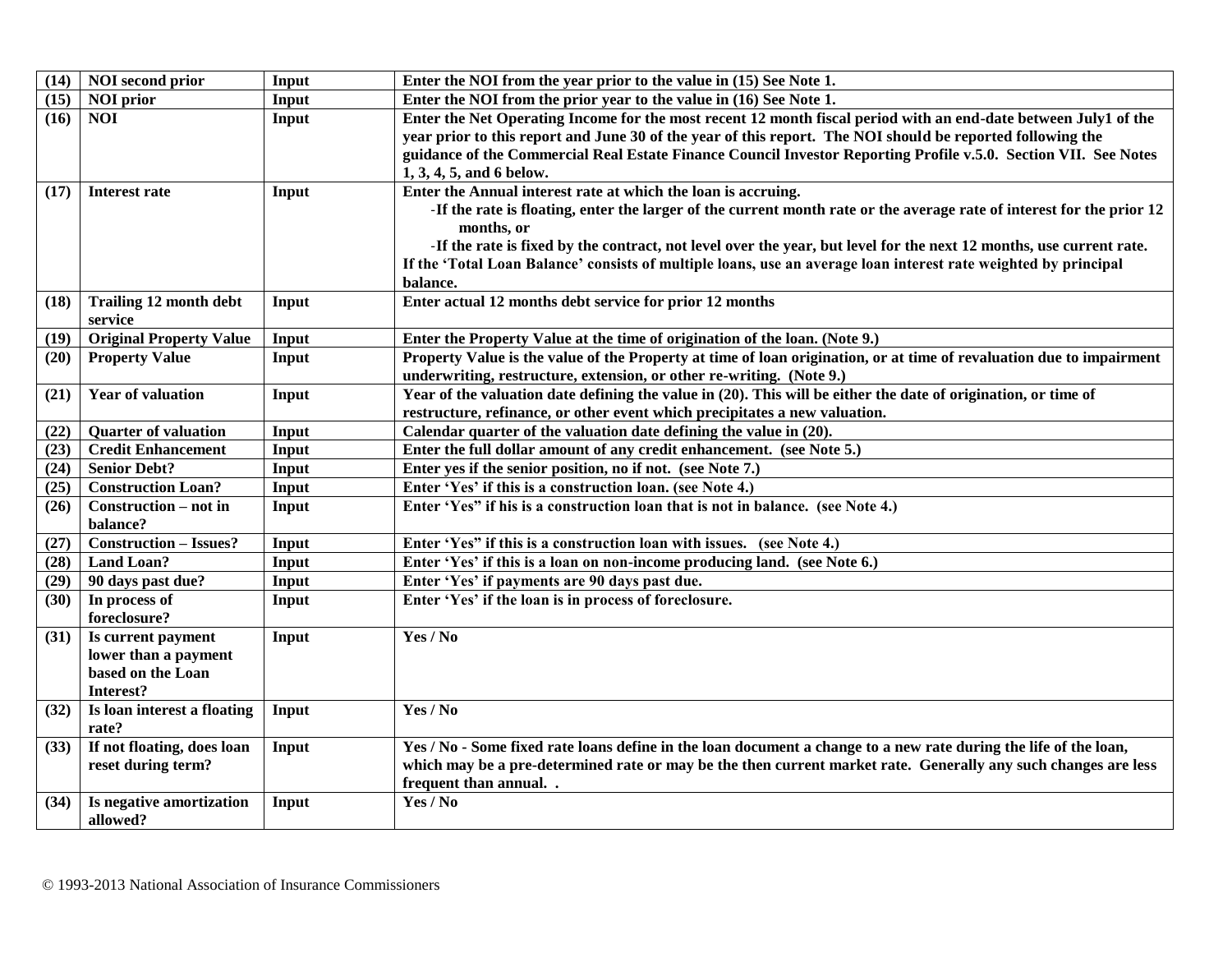| (35) | <b>Amortization type?</b>    | Input              | $1 =$ fully amortizing                                                                                                |
|------|------------------------------|--------------------|-----------------------------------------------------------------------------------------------------------------------|
|      |                              |                    | $2 =$ amortizing with balloon,                                                                                        |
|      |                              |                    | $3 = full I/O$                                                                                                        |
|      |                              |                    | $4 =$ partial I/O, then amortizing                                                                                    |
| (36) | <b>Rolling Average NOI</b>   | Computation        | For $2013 - 100\%$ of NOI                                                                                             |
|      |                              |                    | For $2014 - 65\%$ NOI + 35% NOI Prior                                                                                 |
|      |                              |                    | For 2015 – 50% NOI + 30% NOI Prior + 20% NOI 2 <sup>nd</sup> Prior                                                    |
|      |                              |                    | For loans originated or valued within the current year use 100% NOI.                                                  |
|      |                              |                    | For loans originated 2013 or later and within 2 years, use 65% NOI and 35% NOI Prior                                  |
| (37) | <b>RBC Debt Service</b>      | Computation        | RBC Debt Service Amount is the amount of 12 monthly principal and interest payments required to amortize the          |
|      |                              |                    | Total Loan Balance (13) using a Standardized Amortization period of 300 months and the Annual Loan Interest           |
|      |                              |                    | Rate (17).                                                                                                            |
| (38) | <b>RBC DCR</b>               | <b>Computation</b> | Debt Coverage Ratio is the ratio of the Net Operating Income (36) divided by the RBC Debt Service (37) rounded        |
|      |                              |                    | down to 2 decimal places. See Note 3 below for special circumstances.                                                 |
| (39) | <b>NCREIF Price Index at</b> | Computation        | Price index is the value of the NCREIF Price Index on the last day of the calendar quarter that includes the date     |
|      | <b>Valuation</b>             |                    | defined in $(21)$ and $(22)$ .                                                                                        |
| (40) | <b>Contemporaneous</b>       | Computation        | Contemporaneous Value is the Property Value (20) times the ratio (rounded to 4 decimal places) of the Price Index     |
|      | <b>Property Value</b>        |                    | current to the Price Index at valuation (39).                                                                         |
| (41) | <b>RBC LTV</b>               | Computation        | The Loan to Value ratio is the Total Loan Value (13) divided by the Contemporaneous Value (40) rounded to the         |
|      |                              |                    | nearest percent.                                                                                                      |
| (42) | <b>CM</b> category           | Computation        | Commercial Mortgage Risk category is the risk category determined by applying the DCR (38) and the LTV (41)           |
|      |                              |                    | to the criteria in Figure (4), Figure (5) or Figure (6). See Notes 2, 3, 4, 5, and 6 below for special circumstances. |

Note 1: Net Operating Income (NOI): The majority of commercial mortgage loans require the borrower to provide the lender with at least annual financial statements. **The NOI would be determined at the RBC calculation date based on the most recent annual period from financial statements provided by the borrower and analyzed based on accepted industry standards. The most recent annual period is determined as follows:**

- **If the borrower reports on a calendar year basis, the statements for the calendar year ending December 31 of the year prior to the RBC calculation date will be used. For example, if the RBC calculation date is 12/31/2012, the most recent annual period is the calendar year that ends 12/31/2011.**
- **If the borrower reports on a fiscal year basis, the statements for the fiscal year that ends after June 30 of the prior calendar year and no later than June 30 of the year of the RBC calculation date will be used. For example, if the RBC calculation date is 12/31/2012, the most recent annual period is the fiscal year that ends after 6/30/2011 and no later than 6/30/2012.**
- **The foregoing time periods are used to provide sufficient time for the borrower to prepare the financial statements and provide them to the lender, and for the lender to calculate the NOI.**

**The accepted industry standards for determining NOI were developed by the Commercial Mortgage Standards Association now known as CRE Financial Council (CREFC). The company must develop the NOI using the standards provided by the CREFC Methodology for Analyzing and Reporting Property Income Statements**  v.5.1. [\(www.crefc.org/irp\)](http://www.crefc.org/irp_). These standards are part of the CREFC Investor Reporting Package (CREFC IRP Section VII.) developed to support consistent reporting **for commercial real estate loans owned by third party investors. This guidance would be a standardized basis for determining NOI for RBC.**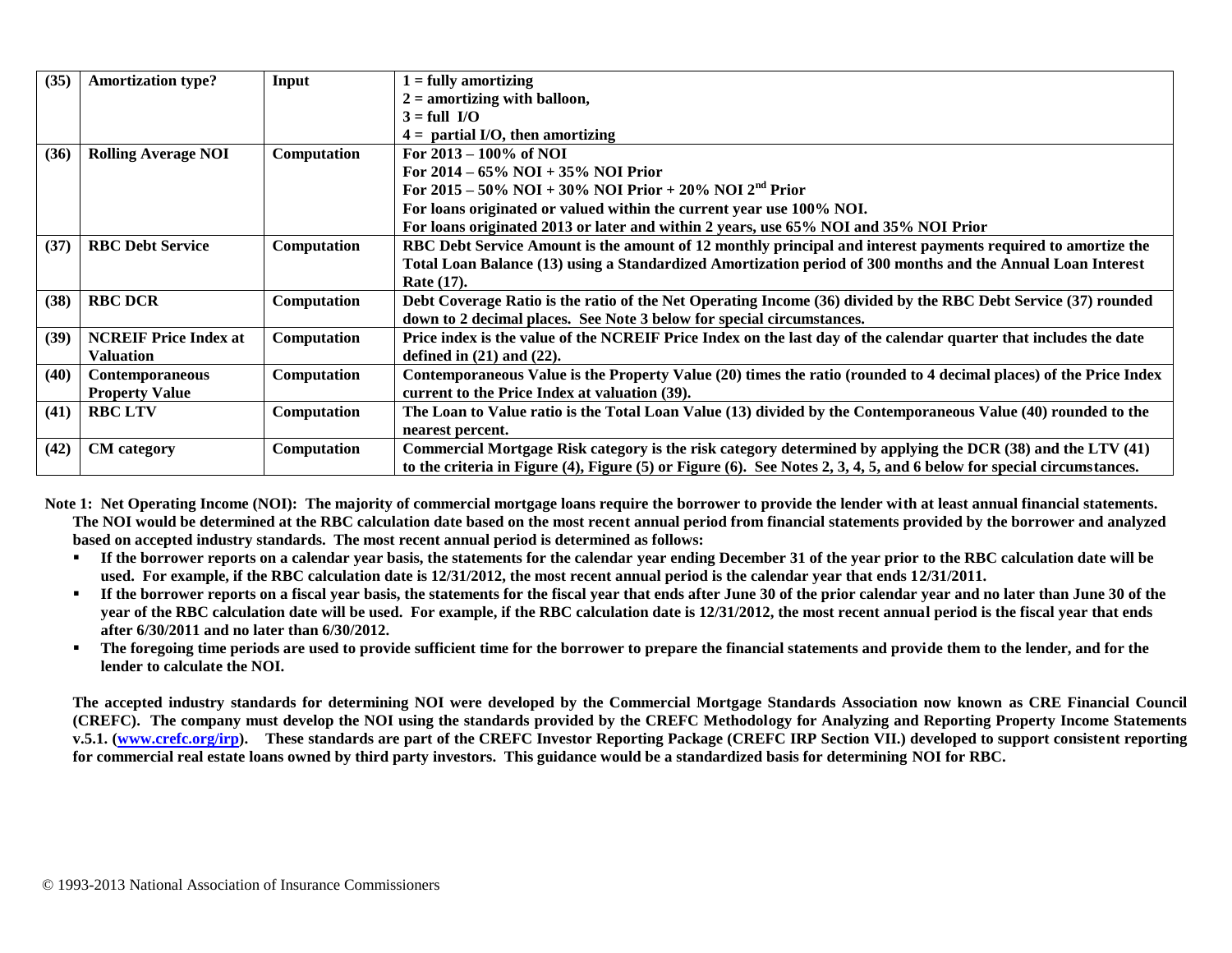**The NOI will be adjusted to use a 3 year rolling average for the DSC calculation. For 2013, a single year of NOI will be used. For 2014, 2 years will be used, weighted 65% most recent year and 35% prior year. Thereafter, 3 years will be used weighted 50% most recent year, 30% prior year, and 20% 2nd prior year. This will apply**  when there is a history of NOI values. For new originations, including refinancing, the above schedule would apply by duration from origination. For the special **circumstances listed below, the specific instructions below will produce the NOI to be used, without further averaging.** 

Note 2: The calculation of debt service coverage and loan to value will include all debt secured by the property that is (1) senior to or pari passu with the insurer's **investment; and (2) any debt subordinate to the insurer's investment that is not (a) subject to an intercreditor, standstill or subordination agreement with the insurer provided that the agreement does not grant the subordinate debt holder any rights that would materially affect the rights of the insurer and provided that the subordinate debt holder is prohibited from taking any action against the borrower that would materially affect the insurer's priority lien position with respect to the property without the prior written consent of the insurer, or (b) subject to governing laws that provide that the insurer's investment holds a senior position to the subordinated debt holder and provide substantially similar protections to the insurer as in (2)(a) above.** 

#### **Note 3:** *Unavailable Operating Statements*

**There are a variety of situations where the most recent annual period's operating statement may not be available to assist in determining NOI. These situations will occur in distinct categories and each category requires special consideration. The categories are:**

- **1. Loans on owner occupied properties**
	- **a. For properties where the owner is the sole or primary tenant (50% or more of the rentable space), property level operating statements may not be available or meaningful. If the property is occupied and the loan, taxes and insurance are current, it will be acceptable to derive income and a reasonable estimate of expenses from the most recent appraisal or equivalent and additional known actual expenses (e.g., real estate taxes and insurance).**
	- **b. For properties where the owner is a minority tenant (49% of less of the rentable space), the owner-occupied space should be underwritten at the average rent per square foot of the arm's length tenant leases. This income estimate should be added to the other tenant leases and combined with a reasonable estimate of expenses based on the most recent appraisal or equivalent and additional known actual expenses (e.g., real estate taxes and insurance).**
- **2. Borrower does not provide the annual operating statement**
	- **a. Borrower refuses to provide the annual operating statements**
		- **i. If the leases are in place and evidenced by estoppels and inspections, NOI would be derived from normalized underwriting in accordance with the CREFC Methodology for Analyzing and Reporting Property Income Statements.**
		- **ii. If there is evidence from inspection that the property is occupied, but there is no evidence of in place leases (e.g., lease documents or estoppels), NOI would be set equal to the lesser of calculated debt service (DSC=1.0) or the NOI from the normalized underwriting.**
		- **iii. If there is no evidence from inspection that the property is occupied and no evidence of in place leases (e.g., lease documents or estoppels), assume NOI = \$0.**
	- **b. If the borrower does not have access to a complete previous year operating statement, determine NOI based on the CREFC guidelines for analyzing a partial year income statement.**

**Note 4: Construction loans**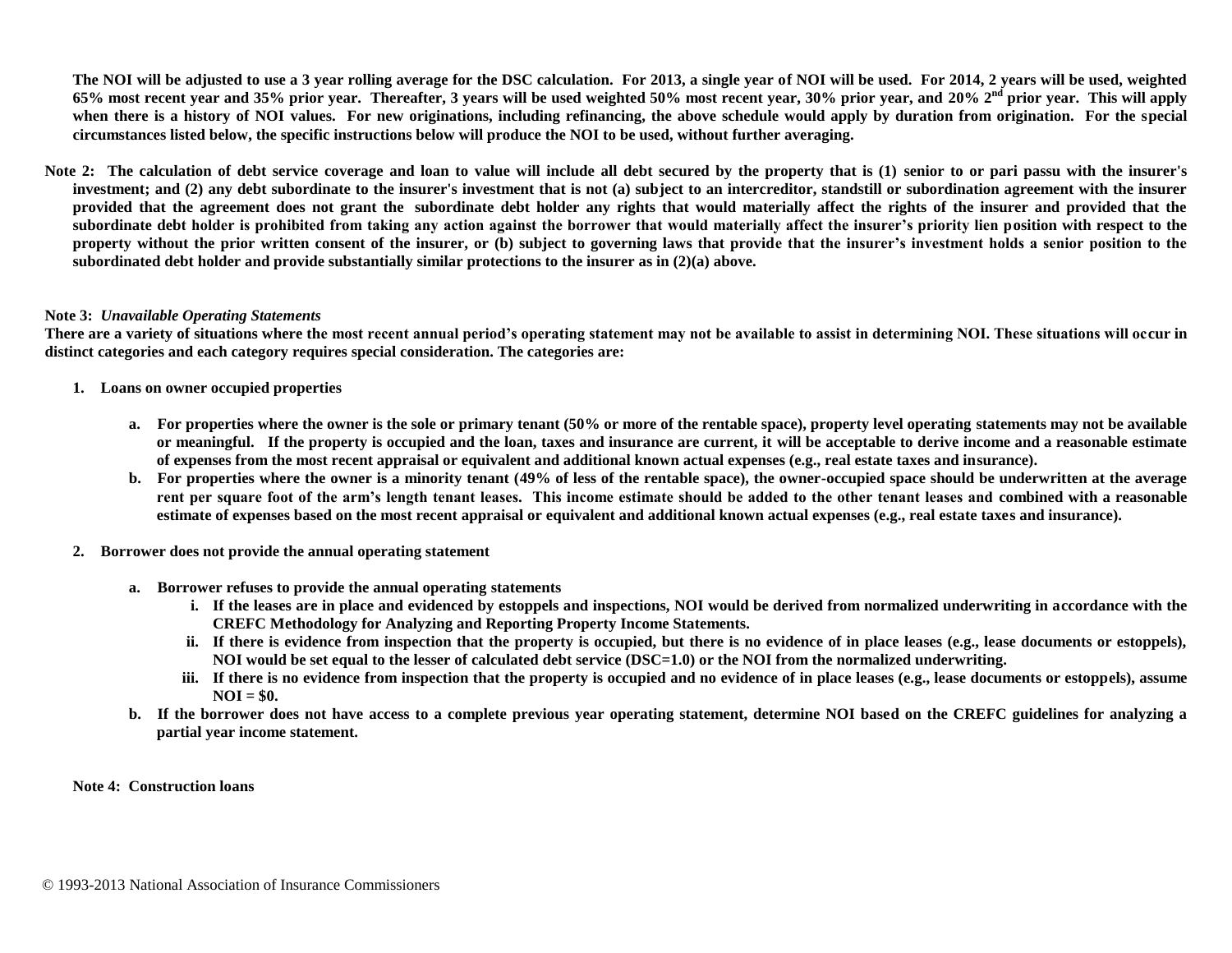**Construction loans would be categorized as follows, based on a determination by the loan servicer whether the loan is in balance and whether construction issues exist:**

- **a. In balance, no construction issues: DSC = 1.0, LTV determined as usual**
- **b. Not in Balance, no construction issues: CM4**
- **c. Construction issues: CM5**

**A loan is** *"in balance"* **if the committed amount of the construction loan plus any lender held reserves and unfunded borrower equity is sufficient to cover the remaining costs of the development project, including debt service not anticipated to be paid from property operations.**

**A** *"construction issue"* **is a problem that may reasonably jeopardize the completion of the project. Examples of construction issues include the abandonment of construction and construction defects that are not being addressed.**

Note 5: Credit enhancements: Where the loan payments are secured by a letter of credit from an investment grade financial institution or an escrow account held at an **investment grade financial institution, NOI less than the debt service may be increased by these amounts until it is equal to but not exceeding the debt service. These situations are typically short term in nature, and are intended to bridge the lease-up following renovation or loss of a major tenant.**

**Note 6: Non-income-producing land: NOI = \$0**

#### **Note 7: Non-senior financing**

- **a. The company should first calculate DSC and LTV for non-senior financing using the standardized debt service and aggregate LTV of all financing pari passu and senior to the position held by the company.**
- **b. The non-senior piece should than be assigned to the next riskier RBC category. For example, if the DSC and LTV metrics determined in (a) indicate a category of CM2, the non-senior piece would be assigned to category CM3. However, it would not be required to assign a riskier category than CM5 if the loan is not at least 90-days delinquent or in foreclosure.**

#### **Note 8: Definitions of each type of Farm Mortgage:**

**Timber: A loan is classified as a timber loan if more than 50% of the collateral market value (land and timber) of the security is attributable to land supporting a timber crop that is or will be of commercial value.** 

Farm & Ranch: Farm and ranch land utilized in the production of agricultural commodities of all kinds, including grains, cotton, sugar, nuts, fruits, vegetables, **forage crops and livestock of all kinds, including, beef, swine, poultry, fowl and fish. Loans included in this category are those in which agricultural land accounts for more than 50% of total collateral market value.** 

**Agribusiness Single Purpose: Specialized collateral utilized in the production, further processing, adding value or manufacturing of an agricultural commodity or forest product. In order for a loan to be classified as such, the market value of the single-purpose (special use) collateral would account for more than 50% of total collateral market value.**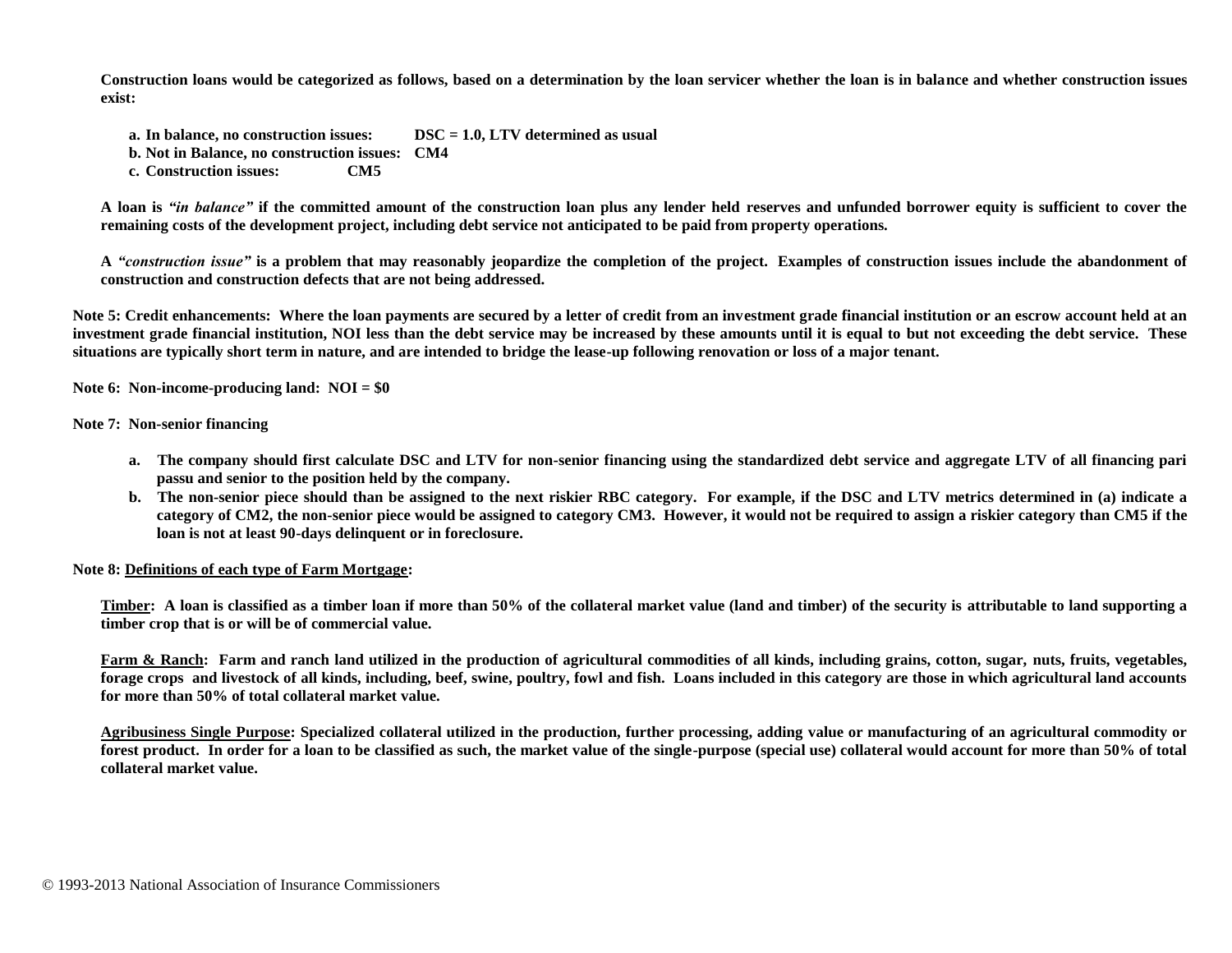**This collateral is generally not multi-functional and can only be used for a specific production, manufacturing and/or processing function within a specific subsector of the food or agribusiness industry and whereby such assets are not strategically important in nature to the overall industry capacity. These assets can be shut down or replicated easily in other locations, or existing plants can be expanded to absorb shuttered capacity. The assets are not generally limited in nature by environmental or operational permits and/or regulatory requirements. An example would be a poultry processing plant located in the Southeast of the United States where there is excess capacity inherent to the industry and production capacity is easily replaceable.** 

**Other loans included in this category are those collateralized by single purpose (special use) confinement livestock production facilities in which the special use facilities account for more than 50% of total collateral market value.** 

**Agribusiness All Other: Multiple-use collateral utilized in the production, further processing, adding value or manufacturing of an agricultural commodity or forest product. In order for a loan to be classified as such, the market value of any single use portion may not be greater than 50% of total collateral market value.** 

**This collateral is multi-functional in nature, adaptable to other manufacturing, processing, or servicing food or agribusiness industries or sub-industries. Assets could also be very strategic in nature and not easily replaceable either due to cost, location, environmental permitting and/or government regulations. These assets may be single purpose in nature, but so vital to the industry capacity needs that they will be generally purchased by another like processing company or strategic or financial buyer. An example of these types of assets are strategically located and highly automated cold storage facilities whereby they can be used for dry storage, distribution centers or converted into warehouse or other type uses. Another example may be a cheese processing plant that is strategically located within the heart of the dairy industry, limited permits, environmental restrictions that would limit added capacity, or high barriers to entry to build a like facility within the industry. For example, one of the largest cheese plants in the industry is located in California and it is not easily replicated within the cheese processing industry due to its location, capacity, costs, access to fluid milk supply and related feed and water, as well as highly regulated environmental and government restrictions.**

**Other loans included in this category are those in which more than 50% of the collateral market value is accounted for by chattel assets or other assets related to the business and financial operations of agribusinesses, including inventories, accounts, trade receivables, cash and brokerage accounts, machinery, equipment, livestock and other assets utilized for or generated by agribusiness operations.** 

**Note 9. The origination value is developed during the underwriting process using appropriate appraisal standards.**

- **a. If values were received from a qualified third party appraiser, those values must be used.**
- **b. If the company performs internal valuations using standards comparable to an external appraisal, then the internal valuation may be used.**

#### **(Figure 4)**

**Risk category DSC limits LTV limits CM1 1.50**  $\leq$  **DSC** and  $\leq$  **LTV** < 85% **CM2 DSC < 1.50 and LTV < 55% CM2 d**  $0.95 \leq DSC < 1.50$  **and**  $55\% \leq LTV < 75\%$ **CM2 1.15**  $\leq$  DSC < **1.50 and 75%**  $\leq$  LTV < 100% **CM2 1.50 ≤ DSC and 85% ≤ LTV < 100% CM2 1.75**  $\leq$  **DSC and 100%**  $\leq$  **LTV** 

**For Office, Industrial, Retail and Multi-family**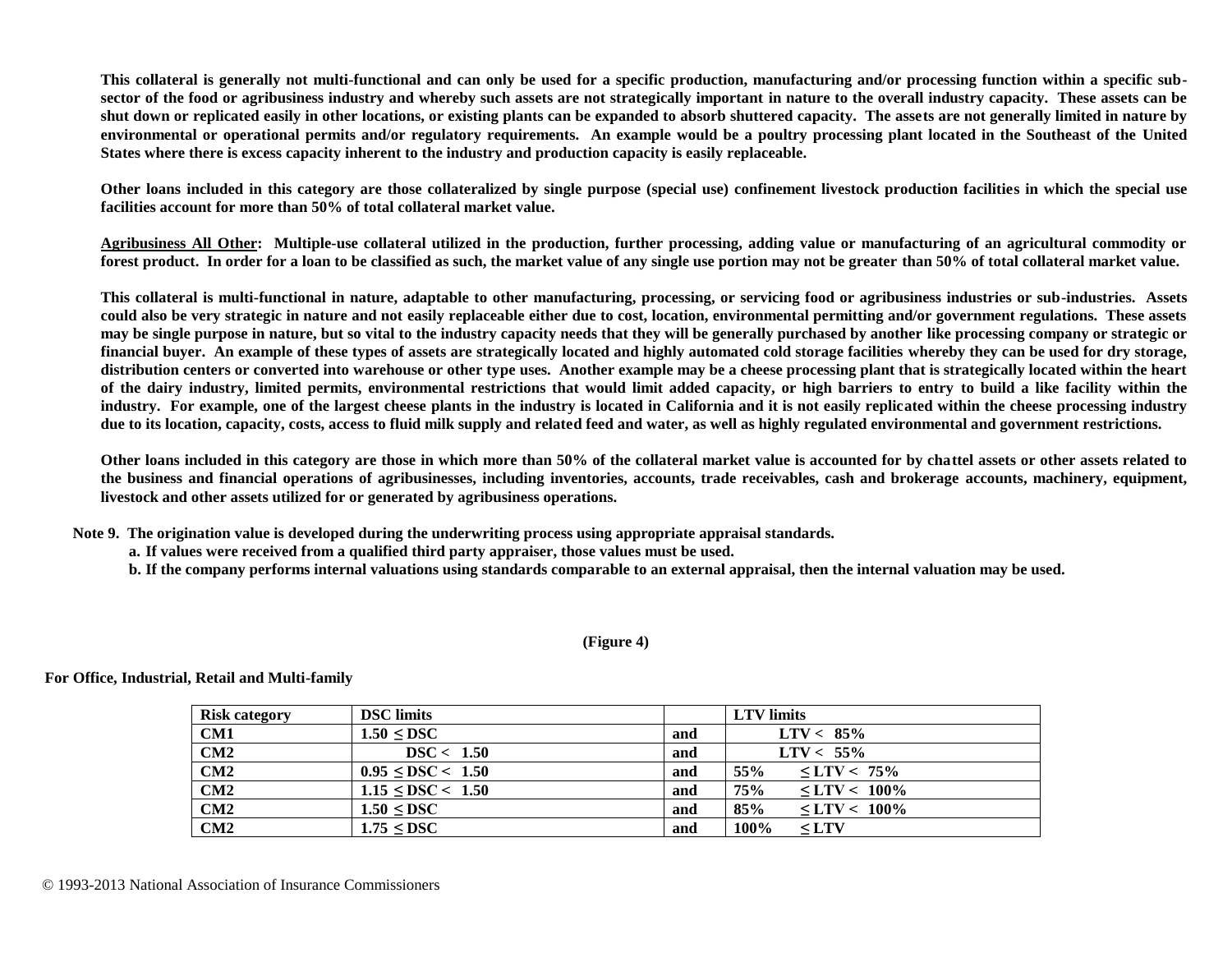| CM3 | DSC < 0.95                  | and | 55%<br>$\text{C}$ C $\text{LTV}$ $\leq$ 85% |
|-----|-----------------------------|-----|---------------------------------------------|
| CM3 | $0.95 \leq$ DSC $\leq 1.15$ | and | 75%<br>$\text{LTV}$ < 100%                  |
| CM3 | $1.15 \leq DSC \leq 1.75$   | and | 100%<br>$\leq$ LTV                          |
| CM4 | DSC < 0.95                  | and | 85%<br>$\text{C}$ = 105%                    |
| CM4 | $0.95 \leq DSC \leq 1.15$   | and | $100\% \le LTV$                             |
| CM5 | DSC < 0.95                  | and | $105\%$<br>$\leq$ LTV                       |

# **(Figure 5)**

## **For Hotels and Specialty Commercial**

| <b>Risk category</b> | <b>DSC</b> limits      |     | <b>LTV</b> limits                                                                                                                                                                                                                                                                                                         |
|----------------------|------------------------|-----|---------------------------------------------------------------------------------------------------------------------------------------------------------------------------------------------------------------------------------------------------------------------------------------------------------------------------|
| CM1                  | $1.85 \leq DSC$        | and | $LTV < 60\%$                                                                                                                                                                                                                                                                                                              |
| CM2                  | $1.45 \leq DSC < 1.85$ | and | $LTV < 70\%$                                                                                                                                                                                                                                                                                                              |
| CM2                  | $1.85 \leq DSC$        | and | $60\% \leq LTV < 115\%$                                                                                                                                                                                                                                                                                                   |
| CM3                  | $0.90 \leq$ DSC < 1.45 | and | $\text{C}$ = 1.7V < 80%                                                                                                                                                                                                                                                                                                   |
| CM3                  | $1.45 \leq DSC < 1.85$ | and | $70\% < LTV$                                                                                                                                                                                                                                                                                                              |
| CM3                  | $1.85 \leq DSC$        | and | $115\% \leq LTV$                                                                                                                                                                                                                                                                                                          |
| CM4                  | DSC < 0.90             | and | $LTV < 90\%$                                                                                                                                                                                                                                                                                                              |
| CM4                  | $0.90 \leq DSC < 1.10$ | and | 80%<br>$\text{C}$ $\text{C}$ $\text{C}$ $\text{C}$ $\text{C}$ $\text{C}$ $\text{C}$ $\text{C}$ $\text{C}$ $\text{C}$ $\text{C}$ $\text{C}$ $\text{C}$ $\text{C}$ $\text{C}$ $\text{C}$ $\text{C}$ $\text{C}$ $\text{C}$ $\text{C}$ $\text{C}$ $\text{C}$ $\text{C}$ $\text{C}$ $\text{C}$ $\text{C}$ $\text{C}$ $\text{C$ |
| CM4                  | $1.10 \leq DSC < 1.45$ | and | 80%<br>$\leq$ LTV                                                                                                                                                                                                                                                                                                         |
| CM5                  | $1.10 \leq DSC$        | and | 90%<br>$\leq$ LTV                                                                                                                                                                                                                                                                                                         |
|                      |                        |     |                                                                                                                                                                                                                                                                                                                           |
|                      |                        |     |                                                                                                                                                                                                                                                                                                                           |

## **(Figure 6)**

## **Farm Mortgages (Agricultural Loans)**

|     | <u>Timber</u>          | Farm & Ranch           | <b>Agribusiness</b><br><b>Single Purpose</b> | <b>Agribusiness</b><br><b>All Other</b> |
|-----|------------------------|------------------------|----------------------------------------------|-----------------------------------------|
| CM1 | $LTV \le 55\%$         | $LTV \le 60\%$         |                                              | $LTV \le 60\%$                          |
| CM2 | $55\% < LTV \le 65\%$  | $60\% < LTV \le 70\%$  | $LTV \le 60\%$                               | $60\% < LTV \le 70\%$                   |
| CM3 | $65\% < LTV \le 85\%$  | $70\% < LTV \le 90\%$  | $60\% < LTV \le 70\%$                        | $70\% < LTV \le 90\%$                   |
| CM4 | $85\% < LTV \le 105\%$ | $90\% < LTV \le 110\%$ | $70\% < LTV \le 90\%$                        | $90\% < LTV \le 110\%$                  |
| CM5 | $105\% < LTV$          | $110\% < LTV$          | $90\% < LTV$                                 | $110\% < LTV$                           |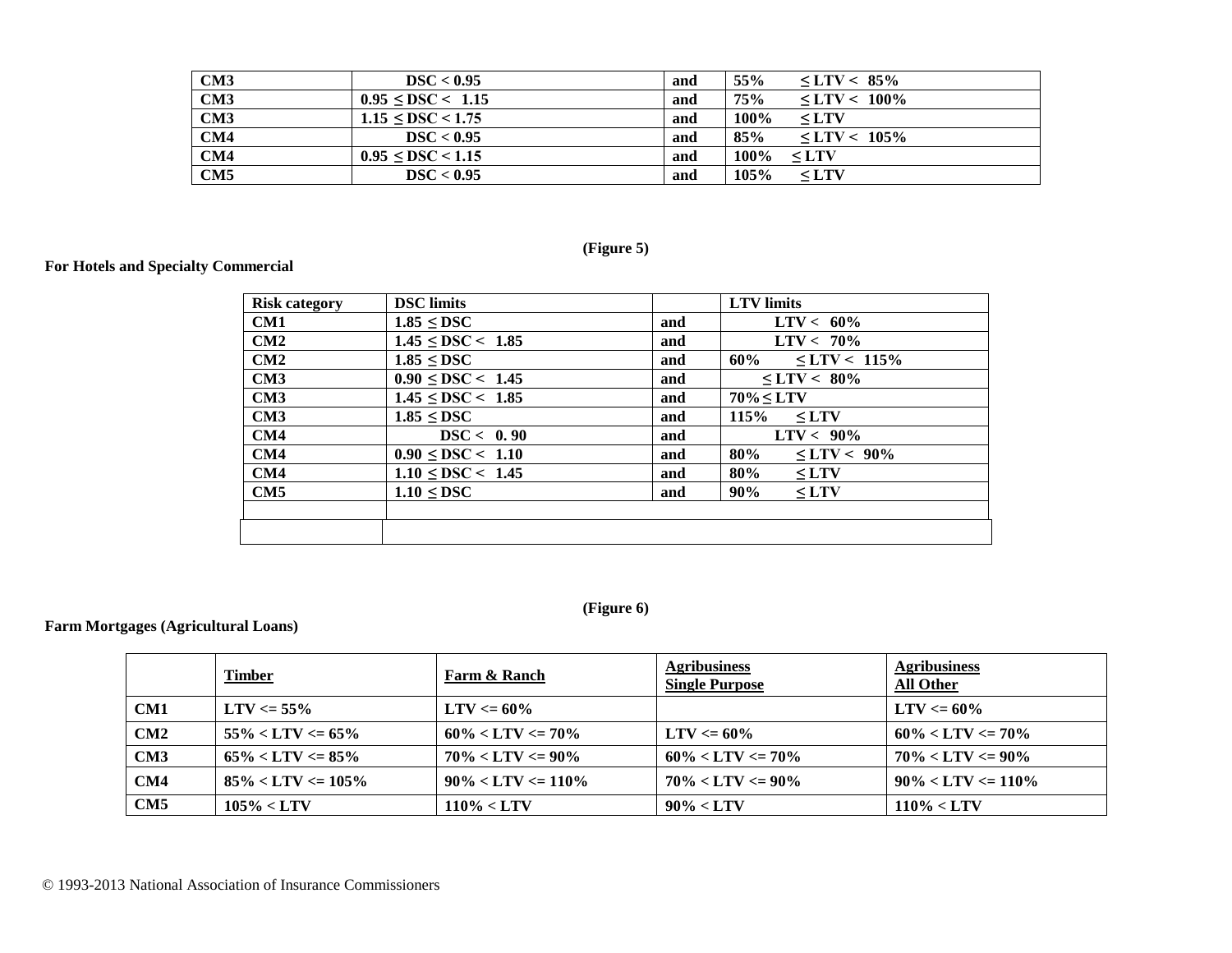#### **SCHEDULE BA MORTGAGES** LR009

#### *Basis of Factors*

**For Affiliated Mortgages (Line 10999999), t**he factors used are the same as for commercial mortgages **and are defined in Figure 9. Risk categories and factors are determined using a company generated worksheet for In Good Standing (Figure 10) and (Figure 8) for Past Due or In Process of Foreclosure**.

**For Unaffiliated Mortgages, (Line 0999999), the factors used are the same as for commercial mortgages and are defined in Figure 9. Risk categories and factors are determined as follows:**

- **1) For Investments that contain covenants whereby factors of maximum LTV and minimum DSC, or equivalent thresholds must be complied with and it can be determined that the Investments are in compliance, these investments would use the process for directly held mortgages using the maximum LTV and minimum DSC using the company generated worksheet and transferred to LR009 line (2) for mortgages with covenants that are in compliance.**
- **2) Investments that are defeased with government securities will be assigned to CM1.**
- **3) Other investments comprised primarily of senior debt will be assigned to CM2.**
- **4) All other investments in this category will be assigned CM3. This would include assets such as a mortgage fund that invests in mezzanine or sub debt, or investments that cannot be determined to be in compliance with the covenants.**

#### *Specific Instructions for Application of the Formula*

#### Column (1)

Except for Line (1), calculations are done on an individual mortgage basis and then the summary amounts are entered in this column for each class of mortgage investment. Refer to the Schedule BA mortgage calculation worksheet**s** (Figure **8**) **and (Figure 10)** for how the individual mortgage calculations are completed. Line (**20**) should equal Schedule BA Part 1, Column 12, Line 0999999 plus Line 1099999.

#### Column (2)

Companies are permitted to reduce the book/adjusted carrying value of mortgage loans reported in Schedule BA by any involuntary reserves. Involuntary reserves are equivalent to valuation allowances specified in the codification of statutory accounting principles. They are non-AVR reserves reported on Annual Statement Page 3, Line 25. These reserves are held as an offset for a particular troubled Schedule BA mortgage loan that would be required to be written down if the impairment was permanent.

#### Column (3)

Column (3) is calculated as the net of Column (1) less Column (2).

#### Column (4)

For Lines (12) through (14) **and Lines (16) through (18)**, summary amounts of the individual mortgage calculations are entered in this column for each class of mortgage investments. Refer to the Schedule BA mortgage calculation worksheet (Figure **8**).

#### Column (5)

For Line (1), the pre-tax factor is 0.0014.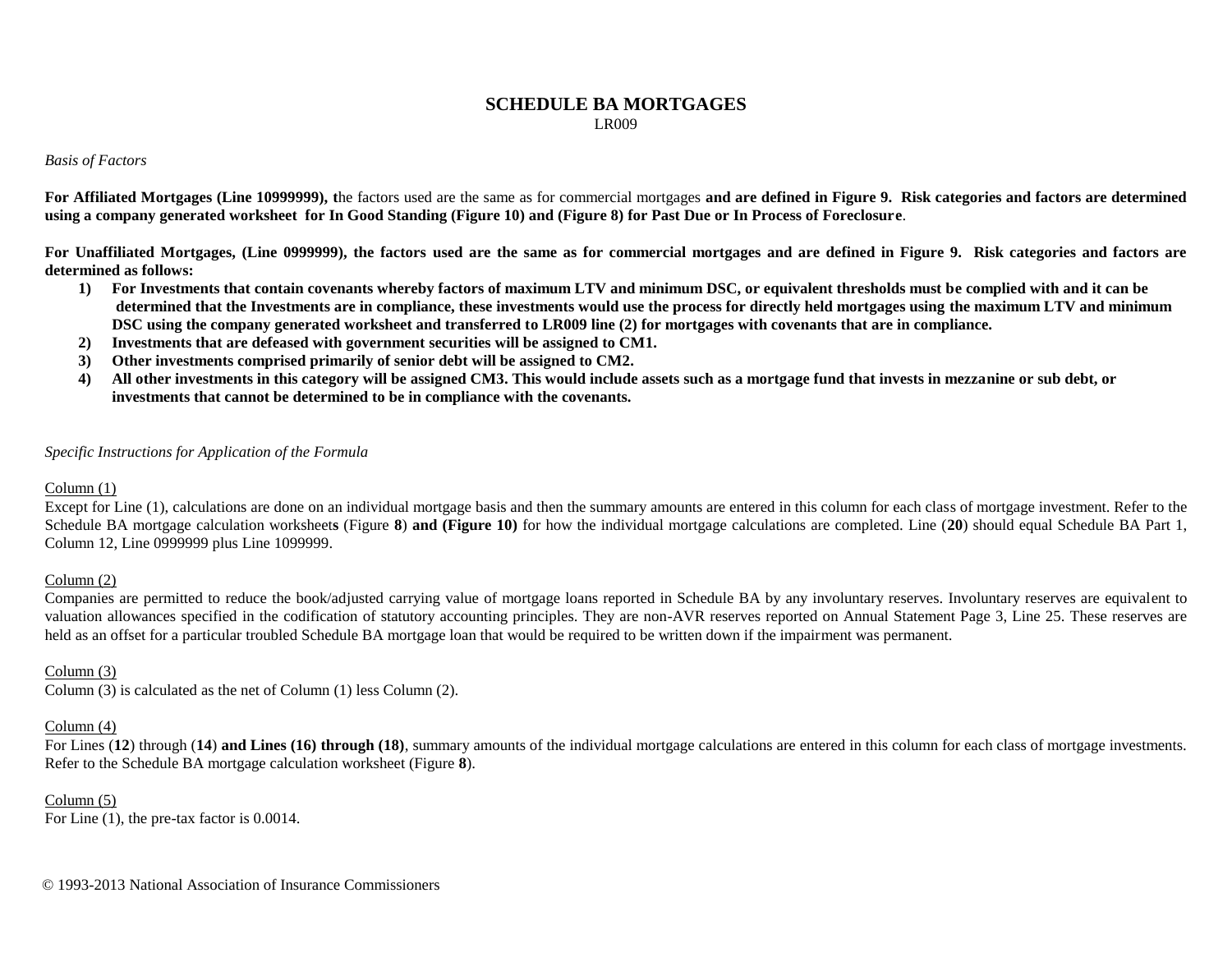## **See Figure 9 for computation of appropriate factors.**

Column (6)

For Lines (1) through (**10**) the RBC subtotal is multiplied by the average factor to calculate Column (6). **The categories and subtotals will be determined in the company developed worksheet Figure (10).**

For Lines (**12**) through (**14**) **and Lines (16) through (18)**, summary amounts are entered for Column (6) based on calculations done on an individual mortgage basis. Refer to the Schedule BA mortgage calculation worksheet (Figure **8**).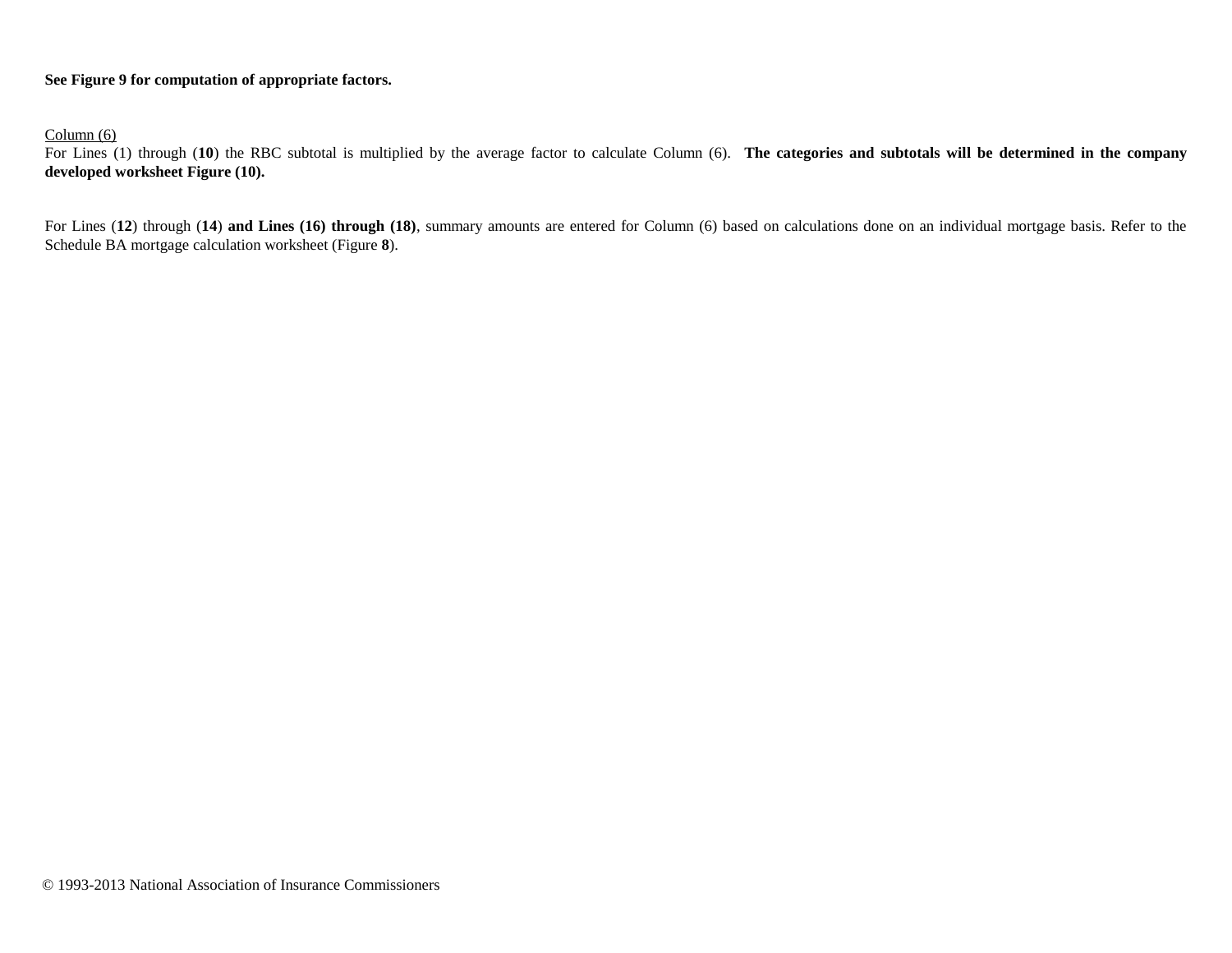## (Figure **8**)

# Schedule BA Mortgage Worksheet **A**

# **Other Than In Good Standing**

|     | (1)                                 | (2)           | (3)         | (4)      | (5)        | (6)       | (7)           | (7a)            | $\overline{\bf(8)}$    | (9)     | (10)        |
|-----|-------------------------------------|---------------|-------------|----------|------------|-----------|---------------|-----------------|------------------------|---------|-------------|
|     | Name / $ID$                         | Book/Adjusted | Involuntary | RBC      | Cumulative | Category  | In Good       | In Good         | Col (6) $\overline{X}$ | Col(4)X | RBC         |
|     |                                     | Carrying      | Reserve     | Subtotal | Writedowns | Factor    | Standing      | <b>Standing</b> | [Col]                  | Col(7)  | Requirement |
|     |                                     | Value         | Adjustment§ |          | $\ast$     |           | Factor        | Category        | $(4)+(5)$ ]            |         | $\ddagger$  |
|     |                                     |               |             |          |            |           |               |                 | $-$ Col $(5)$          |         |             |
|     |                                     |               |             |          |            |           |               |                 |                        |         |             |
|     | 90 Days Overdue - Insured or        |               |             |          |            | $\dagger$ | $\ddot{\tau}$ | $\ddot{\tau}$   |                        |         |             |
|     | Guaranteed                          |               |             |          |            |           |               |                 |                        |         |             |
| (1) | All Mortgages                       |               |             |          | <b>XXX</b> | 0.0027    | 0.0014        | N/A             |                        |         |             |
|     | Without                             |               |             |          |            |           |               |                 |                        |         |             |
|     | Cumulative                          |               |             |          |            |           |               |                 |                        |         |             |
|     | Writedowns                          |               |             |          |            |           |               |                 |                        |         |             |
| (2) | With Cumulative                     |               |             |          |            | 0.0027    | 0.0014        | N/A             |                        |         |             |
|     | Writedowns:                         |               |             |          |            |           |               |                 |                        |         |             |
| (3) |                                     |               |             |          |            | 0.0027    | 0.0014        | N/A             |                        |         |             |
|     | Total                               |               |             |          |            |           |               |                 |                        |         |             |
|     | 90 Days Overdue - Unaffiliated      |               |             |          |            |           |               |                 |                        |         |             |
| (1) | All Mortgages                       |               |             |          | <b>XXX</b> | 0.1800    | $\ddagger$    | $\ddagger$      |                        |         |             |
|     | Without                             |               |             |          |            |           |               |                 |                        |         |             |
|     | Cumulative                          |               |             |          |            |           |               |                 |                        |         |             |
|     | Writedowns                          |               |             |          |            |           |               |                 |                        |         |             |
| (2) | With Cumulative                     |               |             |          |            | 0.1800    | $\dagger$     | $\ddot{\tau}$   |                        |         |             |
|     | Writedowns:                         |               |             |          |            |           |               |                 |                        |         |             |
| (3) |                                     |               |             |          |            | 0.1800    | $\ddagger$    | $\ddot{\tau}$   |                        |         |             |
|     | Total                               |               |             |          |            |           |               |                 |                        |         |             |
|     | 90 Days Overdue - Affiliated        |               |             |          |            |           |               |                 |                        |         |             |
| (1) | <b>All Mortgages</b>                |               |             |          | <b>XXX</b> | 0.1800    | $\dagger$     | $\ddot{\tau}$   |                        |         |             |
|     | Without                             |               |             |          |            |           |               |                 |                        |         |             |
|     | <b>Cumulative</b>                   |               |             |          |            |           |               |                 |                        |         |             |
|     | Writedowns                          |               |             |          |            |           |               |                 |                        |         |             |
| (2) | <b>With Cumulative</b>              |               |             |          |            | 0.1800    | $\ddagger$    | $\ddot{\tau}$   |                        |         |             |
|     | Writedowns:                         |               |             |          |            |           |               |                 |                        |         |             |
| (3) |                                     |               |             |          |            | 0.1800    | $\ddot{\tau}$ | $\ddot{\tau}$   |                        |         |             |
|     | Total                               |               |             |          |            |           |               |                 |                        |         |             |
|     |                                     |               |             |          |            |           |               |                 |                        |         |             |
|     | In Process of Foreclosure - Insured |               |             |          |            |           |               |                 |                        |         |             |
|     | or Guaranteed                       |               |             |          |            |           |               |                 |                        |         |             |
| (1) | All Mortgages                       |               |             |          | <b>XXX</b> | 0.0054    | 0.0014        | N/A             |                        |         |             |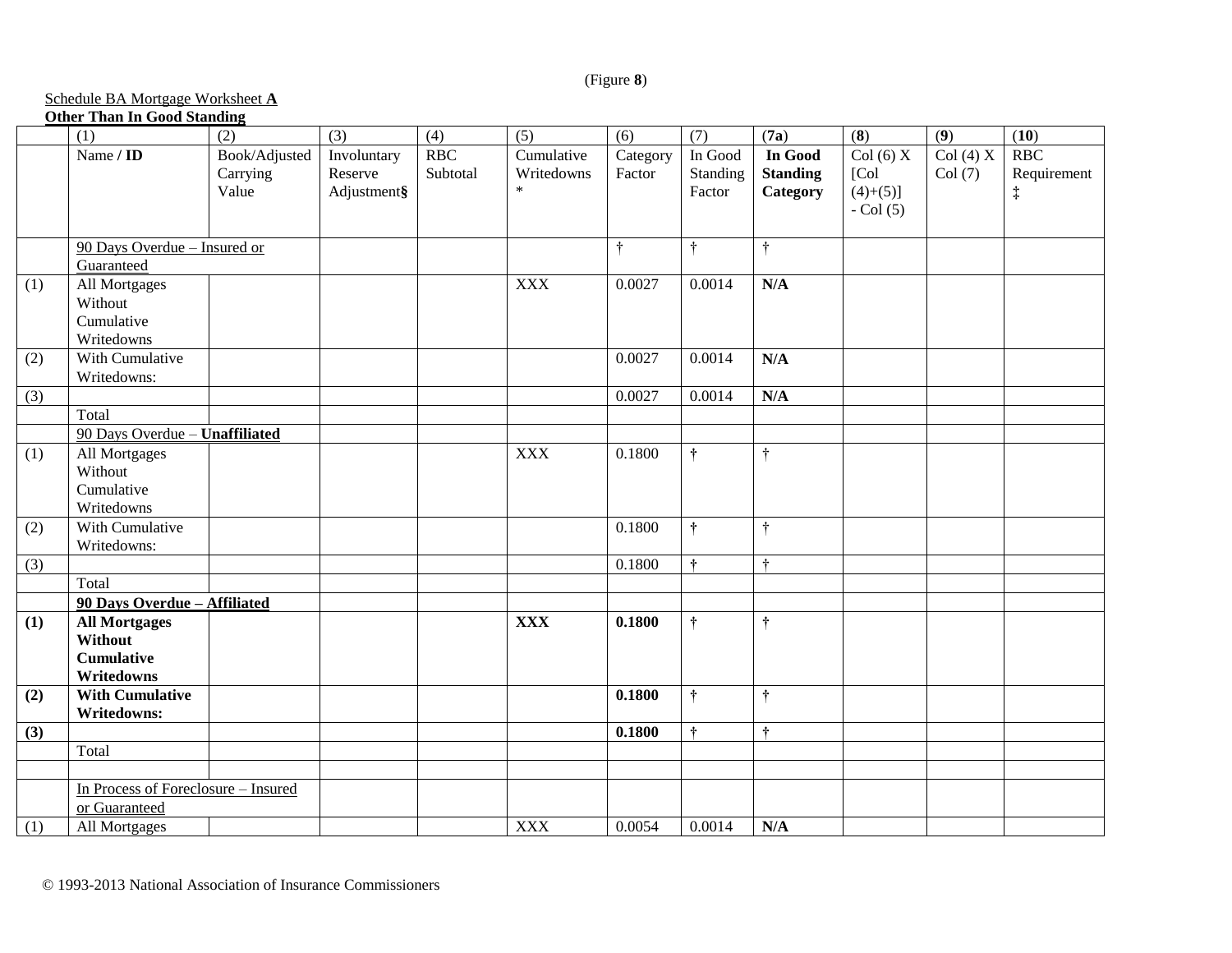|      | Without                            |  |            |        |               |               |  |  |
|------|------------------------------------|--|------------|--------|---------------|---------------|--|--|
|      | Cumulative                         |  |            |        |               |               |  |  |
|      | Writedowns                         |  |            |        |               |               |  |  |
| (2)  | With Cumulative                    |  |            | 0.0054 | 0.0014        | N/A           |  |  |
|      | Writedowns:                        |  |            |        |               |               |  |  |
| (3)  |                                    |  |            | 0.0054 | 0.0014        | N/A           |  |  |
|      | Total                              |  |            |        |               |               |  |  |
|      | In Process of Foreclosure -        |  |            |        |               |               |  |  |
|      | <b>Unaffiliated</b>                |  |            |        |               |               |  |  |
| (1)  | All Mortgages                      |  | <b>XXX</b> | 0.2300 | $\ddagger$    | $\ddot{\tau}$ |  |  |
|      | Without                            |  |            |        |               |               |  |  |
|      | Cumulative                         |  |            |        |               |               |  |  |
|      | Writedowns                         |  |            |        |               |               |  |  |
| (2)  | With Cumulative                    |  |            | 0.2300 | $\ddot{\tau}$ | ÷             |  |  |
|      | Writedowns:                        |  |            |        |               |               |  |  |
| (3)  |                                    |  |            | 0.2300 | $\ddot{\tau}$ | $\ddot{\tau}$ |  |  |
|      | Total                              |  |            |        |               |               |  |  |
|      | <b>In Process of Foreclosure -</b> |  |            |        |               |               |  |  |
|      | <b>Affiliated</b>                  |  |            |        |               |               |  |  |
| (1)  | <b>All Mortgages</b>               |  | <b>XXX</b> | 0.2300 | $\dagger$     | $\ddagger$    |  |  |
|      | Without                            |  |            |        |               |               |  |  |
|      | <b>Cumulative</b>                  |  |            |        |               |               |  |  |
|      | Writedowns                         |  |            |        |               |               |  |  |
| (2)  | <b>With Cumulative</b>             |  |            | 0.2300 | ÷             | $\ddot{\tau}$ |  |  |
|      | Writedowns:                        |  |            |        |               |               |  |  |
| (3)  |                                    |  |            | 0.2300 | $\ddot{\tau}$ | $\ddot{\tau}$ |  |  |
|      | <b>Total</b>                       |  |            |        |               |               |  |  |
|      |                                    |  |            |        |               |               |  |  |
| (99) | <b>Total Schedule BA</b>           |  |            |        |               |               |  |  |
|      | Mortgages                          |  |            |        |               |               |  |  |
|      |                                    |  |            |        |               |               |  |  |

**This worksheet is prepared on a loan-by-loan basis for each of the mortgage categories listed in (Figure 9) that are applicable.** The Column (2), (3), (5) and (**10**) subtotals for each category are carried over and entered in Columns (1), (2), (4) and (6) of the Schedule BA Mortgages (LR009) Lines (**12**) through (**14**) **and Lines (16) through (18)** in the risk-based capital formula. NOTE: This worksheet will be available in the risk-based capital filing software.

† **See (Figure 9) for factors to use in the calculation. The In Good Standing Factor will be based on the CM category developed in the company generated worksheet (Figure 10) and reported in Column 7a.**

**‡ The RBC Requirement column (10) is calculated as the greater of Column (8) or Column (9), but not less than zero.**

**§ Involuntary reserves are reserves held as an offset to a particular asset that is clearly a troubled asset and are included on Page 3, Line 25 of the annual statement.**

**£ Column (4) is calculated as Column (2) less Column (3).**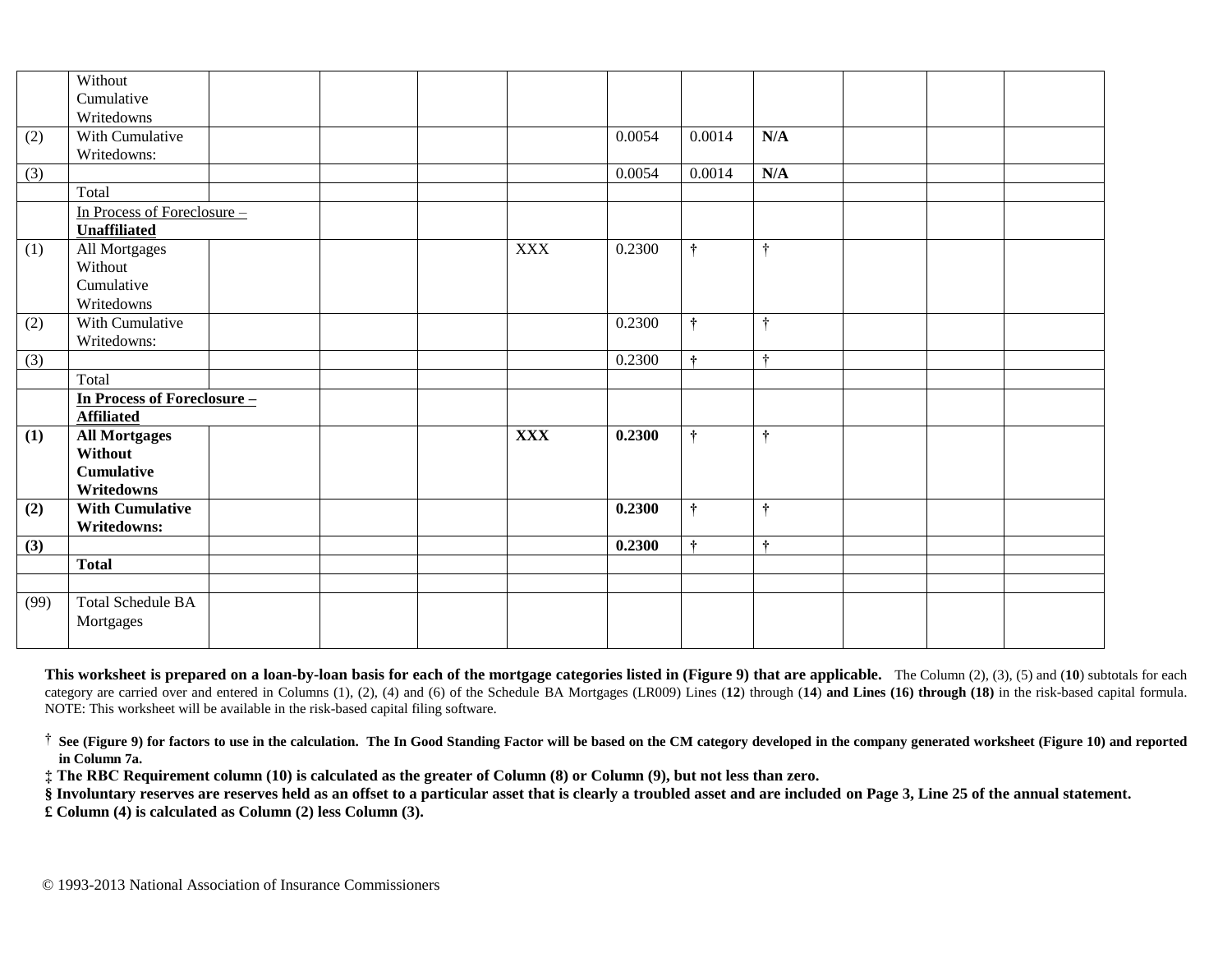**\* Cumulative writedowns include the total amount of writedowns, amounts non-admitted and involuntary reserves that have been taken or established with respect to a particular mortgage.**

#### **(Figure 9)**

**The mortgage factors are used in conjunction with the mortgage worksheets (Figures 8 and 10) to calculate the RBC Requirement for each individual mortgage in an affiliated structure. The factors are used in Columns (6) and (7) of the mortgage worksheet (Figure 8) and are dependent on which of the 14 mortgage categories below the mortgage falls into. Residential Mortgages and Commercial Mortgages Insured or Guaranteed are classified as Category CM1. The following factors are used for each category of mortgages:**

|               | <b>Schedule BA Mortgage Factors</b>                                   |                 |                 |
|---------------|-----------------------------------------------------------------------|-----------------|-----------------|
| <b>LR009</b>  |                                                                       | Category        | In Good         |
| Line          |                                                                       | <b>Factor</b> † | <b>Standing</b> |
| <b>Number</b> |                                                                       |                 | Factor          |
| (2)           | Unaffiliated – defeased with government<br>securities                 | $N/A$ :         | 0.0090          |
| (3)           | Unaffiliated investments comprised primarily of<br><b>Senior Debt</b> | $N/A$ :         | 0.0175          |
| (4)           | Unaffiliated – all other unaffiliated mortgages                       | $N/A$ :         | 0.0300          |
| (5)           | <b>Affiliated Mortgages - Category CM1</b>                            | $N/A$ ‡         | 0.0090          |
| (6)           | <b>Affiliated Mortgages - Category CM2</b>                            | $N/A$ ‡         | 0.0175          |
| (7)           | <b>Affiliated Mortgages - Category CM3</b>                            | $N/A$ :         | 0.0300          |
| (9)           | <b>Affiliated Mortgages - Category CM4</b>                            | $N/A$ :         | 0.0500          |
| (10)          | <b>Affiliated Mortgages - Category CM5</b>                            | $N/A$ :         | 0.0750          |
| (12)          | 90 Days Past Due - Insured or Guaranteed                              | 0.0027          | .0014           |
| (13)          | 90 Days Past Due - Unaffiliated                                       | 0.1800          | $\ddagger$      |
| (14)          | 90 Days Past Due - Affiliated                                         | 0.1800          | $\ddagger$      |
| (16)          | In Process of Foreclosure - Insured or<br><b>Guaranteed</b>           | 0.0054          | .0014           |
| (17)          | In Process of Foreclosure - Unaffiliated                              | 0.2300          | $\ddagger$      |
| (18)          | In Process of Foreclosure – Affiliated                                | 0.2300          | $\ddagger$      |
|               |                                                                       |                 |                 |

**† The category factor is a factor used for a particular category of mortgage loans that are not in good standing.**

**‡ The RBC Requirement for mortgage loans in good standing are not calculated on Figure (8). These requirements are calculated on the company's Schedule BA Mortgage Worksheet and transferred to LR009 Schedule BA Mortgage Loans Lines (12) – (14) and (16) – (18).**

**(Figure 10)**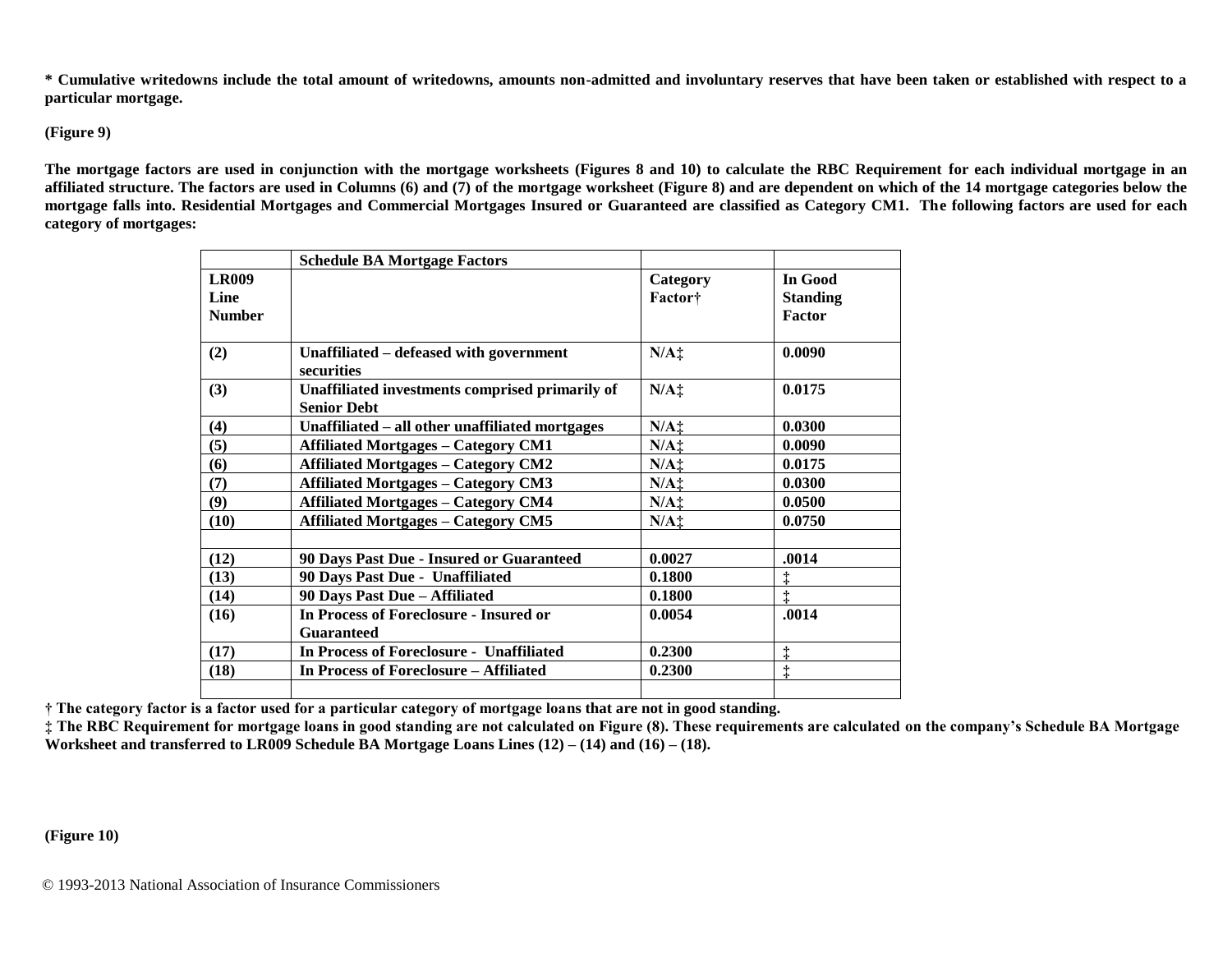## **Mortgage Worksheet (Company developed) In Good Standing - Commercial**

| <b>Price Index</b><br>current (year<br>end calculations<br>to be based off<br>of 3 <sup>rd</sup> Quarter<br>index of the<br>given year)} | {input Price Index as<br>of September 30} |                             |                             |                                                 |                           |                                                         |                                        |                                                                 |
|------------------------------------------------------------------------------------------------------------------------------------------|-------------------------------------------|-----------------------------|-----------------------------|-------------------------------------------------|---------------------------|---------------------------------------------------------|----------------------------------------|-----------------------------------------------------------------|
| Name / ID / Line<br>(1)                                                                                                                  | <b>Date of Origination</b><br>(2)         | <b>Maturity Date</b><br>(3) | <b>Property Type</b><br>(4) | <b>Farm Loan</b><br>sub-property<br>type<br>(5) | <b>Postal Code</b><br>(6) | <b>Book/Adjusted</b><br>Carrying<br><b>Value</b><br>(7) | <b>Statutory</b><br>Write-downs<br>(8) | <b>Statutory</b><br><b>Involuntary</b><br><b>Reserve</b><br>(9) |

| <b>Original Loan</b><br><b>Balance</b><br>(10) | <b>Principal Loan</b><br>balance to<br>company<br>(11) | <b>Balloon Payment</b><br>at maturity<br>(12) | <b>Principal Balance</b><br>total<br>(13) | <b>NOI Second Prior</b><br>vear<br>(14) | <b>NOI Prior Year</b><br>(15) | <b>NOI</b><br>(16) | <b>Interest Rate</b><br>(17) |
|------------------------------------------------|--------------------------------------------------------|-----------------------------------------------|-------------------------------------------|-----------------------------------------|-------------------------------|--------------------|------------------------------|
|                                                |                                                        |                                               |                                           |                                         |                               |                    |                              |

| <b>Trailing 12 month</b><br>m | <b>Original Property</b> | Value<br><b>Property</b> | <b>Year of valuation</b> | <b>Calendar Quarter</b> | <b>Credit</b>       | (24) Senior Debt | (25)<br>$\sim$<br>Construction |
|-------------------------------|--------------------------|--------------------------|--------------------------|-------------------------|---------------------|------------------|--------------------------------|
| debt service                  | Value                    | (20)                     | (21)                     | of Valuation            | <b>Enhancement?</b> |                  | Loan                           |
| (18)                          | (19)                     |                          |                          | د د،<br>14£             | (23)                |                  |                                |
|                               |                          |                          |                          |                         |                     |                  |                                |

| Construction   | Construction            | <b>Land Loan</b> | 90 Davs Past Due | In Process of | <b>Current payment</b> | Is loan interest | Is fixed rate reset |
|----------------|-------------------------|------------------|------------------|---------------|------------------------|------------------|---------------------|
| Loan out of    | <b>Loan Issues (27)</b> | (28)             | (29)             | Foreclosure?  | lower than based       | floating?        | during term?        |
| <b>Balance</b> |                         |                  |                  | (30)          | on Loan Interest?      | (32)             | (33)                |
| (26)           |                         |                  |                  |               | (31)                   |                  |                     |
|                |                         |                  |                  |               |                        |                  |                     |

| Is negative  | Amortization     | <b>Schedule BA</b> | Affiliated | <b>Max</b><br>$\sim$ ovenant – " | Min<br>Covenant | Loan Covenants in | Defeased with |
|--------------|------------------|--------------------|------------|----------------------------------|-----------------|-------------------|---------------|
| amortization | m<br><b>Type</b> | mortgage?          | Mortgage   | i Tit<br>LI.                     | <b>DCR</b>      | compliance?       | government    |
| allowed?     | (35)             | (36)               | (37)       | (39)                             | (40)            | (41               | securities?   |
| (34)         |                  |                    |            |                                  |                 |                   | (42)          |

| <b>Primarily</b><br>Semor | <br><b>Rolling Average</b> | <b>RBC DCR</b> | Index at<br>Price. | <b>Contemporaneous</b> | <b>RBC</b><br>∟oan to | <b>RBC Risk</b>      |
|---------------------------|----------------------------|----------------|--------------------|------------------------|-----------------------|----------------------|
| positions                 | <b>NOI</b>                 | '4⊾′<br>≖⊷     | valuation          | √alue<br>Property      | ∕alue ratio           | $\mathcal{L}$ ategor |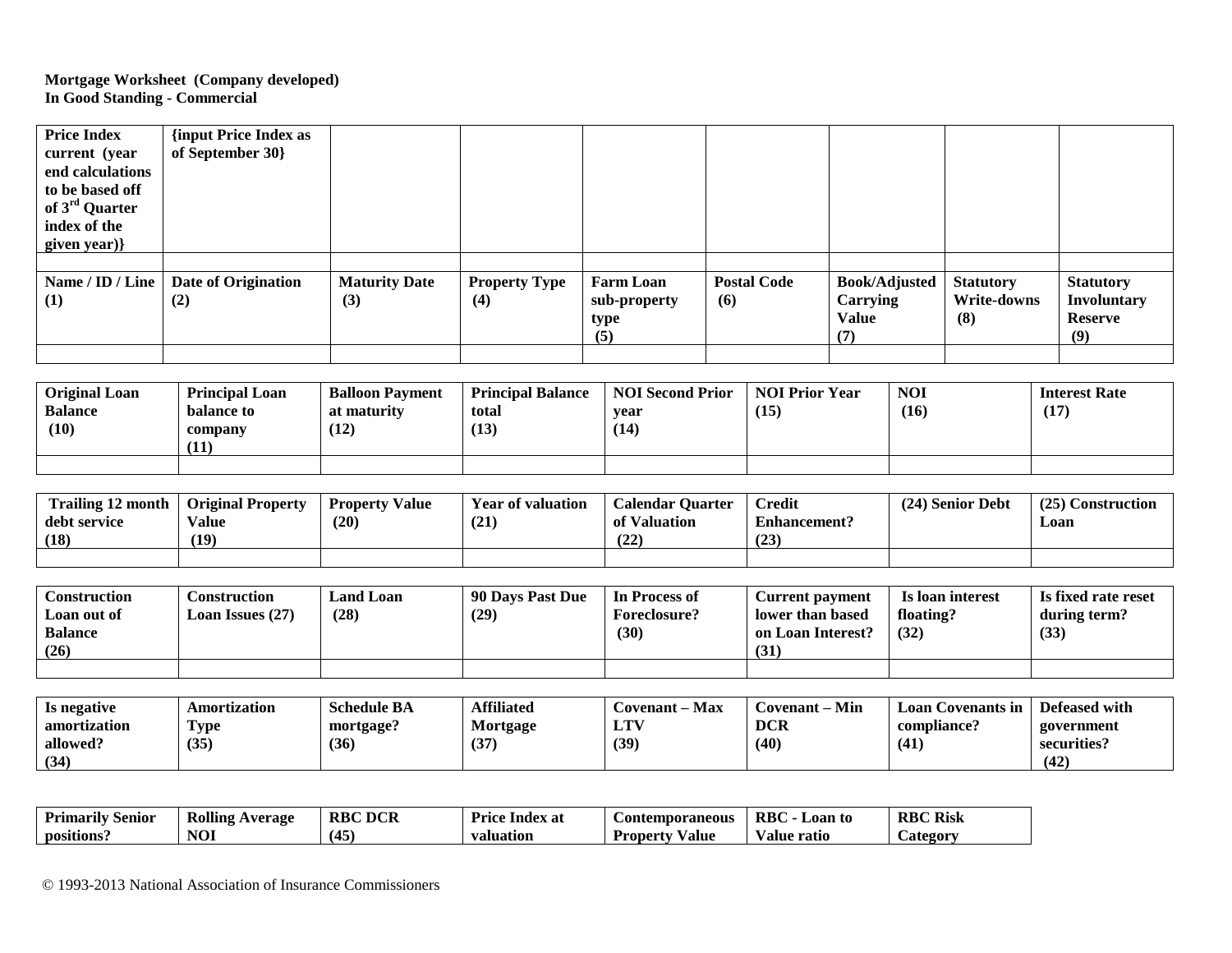| (43) | (44) | (46) | (47) | (48) | (49) |
|------|------|------|------|------|------|
|      |      |      |      |      |      |

**This worksheet is prepared on a loan-by-loan basis for each commercial mortgage – other or farm loan held in Schedule BA. The Column (5), and (6) subtotals for each category are carried over and entered in Columns (1) and (2) of the Mortgages (LR009) in the risk-based capital formula lines (2) – (10). Small mortgages aggregated into one line on Schedule BA can be treated as one mortgage on this worksheet. Amounts in Columns (7), (9), (49) are carried individually to Worksheet A columns (2), (3) and (7a) for loans that are 90 Days Past Due and In Process of Foreclosure. NOTE: This worksheet will not be available in the risk-based capital filing software and must be developed by the Company.**

| Column |                               |       | Description / explanation of item                                                                                    |  |  |
|--------|-------------------------------|-------|----------------------------------------------------------------------------------------------------------------------|--|--|
| #      | Heading                       |       |                                                                                                                      |  |  |
|        |                               |       | Price Index current is the value on 9/30 of the current year for the National Council of Real Estate Investor        |  |  |
|        |                               |       | <b>Fiduciaries Price Index for the United States.</b>                                                                |  |  |
| (1)    | Name / ID                     | Input | Name / ID / Line – identify each mortgage included as in good standing                                               |  |  |
| (2)    | Date of Origination           | Input | Enter the year and month that the loan was originated. If the loan has been restructured, extended, or otherwise     |  |  |
|        |                               |       | re-written, enter that new date.                                                                                     |  |  |
| (3)    | <b>Maturity date</b>          | Input | Enter earlier of maturity of the loan, or the date the lender can call the loan.                                     |  |  |
| (4)    | <b>Property Type</b>          | Input | Property Type – Enter 1 for mortgages with an Office, Industrial, Retail or multifamily property as collateral.      |  |  |
|        |                               |       | Enter 2 for mortgages with a Hotel and Specialty Commercial as property type. For properties that are multiple       |  |  |
|        |                               |       | use, use the property type with the greatest square footage in the property.                                         |  |  |
|        |                               |       | <b>Enter 3 for Farm Loans.</b>                                                                                       |  |  |
| (5)    | Farm sub-type                 | Input | Sub-category – If Property Type=3 (Farm Loans), then you must enter a Sub Category: 1=Timber, 2=Farm and             |  |  |
|        |                               |       | Ranch, 3=Agribusiness Single Purpose, 4=Agribusiness All Other (See Note 8.)                                         |  |  |
| (6)    | <b>Postal Code</b>            | Input | Enter zip code of property for US properties. If multiple properties or zip codes, enter multiple codes. If foreign, |  |  |
|        |                               |       | enter postal code. If not available, N/A                                                                             |  |  |
| (7)    | <b>Book / Adjusted</b>        | Input | Enter the value that the loan is carried on the company ledger.                                                      |  |  |
|        | <b>Carrying Value</b>         |       |                                                                                                                      |  |  |
| (8)    | <b>Statutory writedowns</b>   | Input | Enter the value of any writedowns taken on this loan due to permanent impairment.                                    |  |  |
| (9)    | <b>Involuntary Reserve</b>    | Input | Enter the amount of any involuntary reserve amount. Involuntary reserves are reserves that are held as an offset     |  |  |
|        |                               |       | to a particular asset that is clearly a troubled asset and are included on Page 3 Line 25 of the Annual Statement.   |  |  |
| (10)   | <b>Original Loan Balance?</b> | Input | Enter the loan balance at the time of origination of the loan.                                                       |  |  |
| (11)   | Principal balance to Co.      | Input | Enter the value of the loan balance owed by the borrower.                                                            |  |  |
| (12)   | <b>Balloon payment at</b>     | Input | Enter the amount of any balloon or principal payment due at maturity.                                                |  |  |
|        | maturity                      |       |                                                                                                                      |  |  |
| (13)   | Principal balance total       | Input | Enter the total amount of mortgage outstanding that is senior to or pari passu with the company's mortgage           |  |  |
| (14)   | <b>NOI</b> second prior       | Input | Enter the NOI from the year prior to the value in (15) See Note 1.                                                   |  |  |
| (15)   | <b>NOI</b> prior              | Input | Enter the NOI from the prior year to the value in (16) See Note 1.                                                   |  |  |
| (16)   | <b>NOI</b>                    | Input | Enter the Net Operating Income for the most recent 12 month fiscal period with an end-date between July1 of the      |  |  |
|        |                               |       | year prior to this report and June 30 of the year of this report. The NOI should be reported following the           |  |  |
|        |                               |       | guidance of the Commercial Real Estate Finance Council Investor Reporting Profile v.5.0. Section VII. See Notes      |  |  |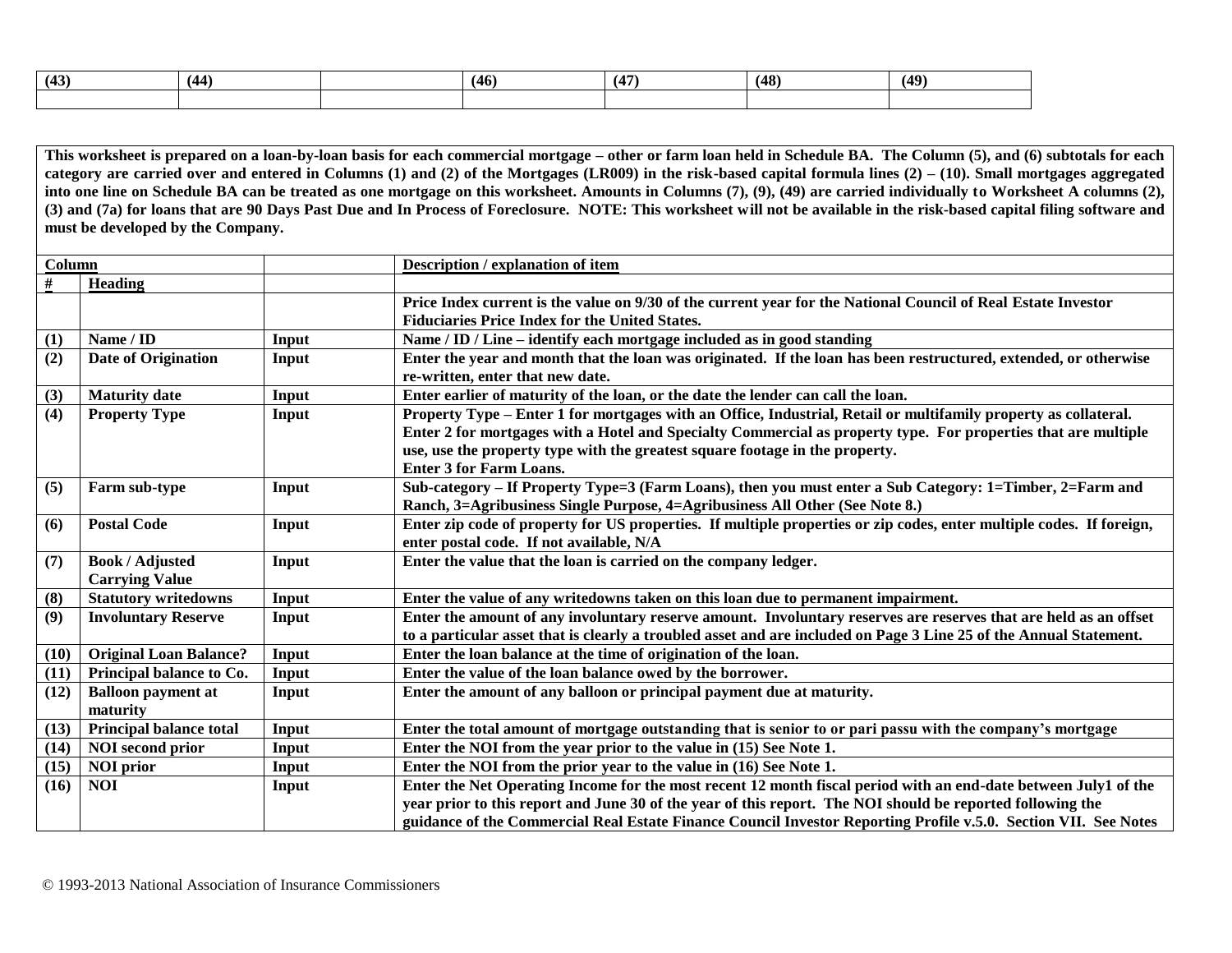|      |                                |       | $1, 2, 3, 4, 5$ and 6 below.                                                                                          |
|------|--------------------------------|-------|-----------------------------------------------------------------------------------------------------------------------|
| (17) | <b>Interest rate</b>           | Input | Enter the Annual interest rate at which the loan is accruing.                                                         |
|      |                                |       | -If the rate is floating, enter the larger of the current month rate or the average rate of interest for the prior 12 |
|      |                                |       | months, or                                                                                                            |
|      |                                |       | -If the rate is fixed by the contract, not level over the year, but level for the next 12 months, use current rate.   |
|      |                                |       | If the 'Total Loan Balance' consists of multiple loans, use an average loan interest rate weighted by principal       |
|      |                                |       | balance.                                                                                                              |
| (18) | <b>Trailing 12 month debt</b>  | Input | Enter actual 12 months debt service for prior 12 months                                                               |
|      | service                        |       |                                                                                                                       |
| (19) | <b>Original Property Value</b> | Input | Enter the loan balance at the time of origination of the loan.                                                        |
| (20) | <b>Property Value</b>          | Input | Property Value is the value of the Property at time of loan origination, or at time of revaluation due to impairment  |
|      |                                |       | underwriting, restructure, extension, or other re-writing.                                                            |
| (21) | <b>Year of valuation</b>       | Input | Year of the valuation date defining the value in (20). This will be either the date of origination, or time of        |
|      |                                |       | restructure, refinance, or other event which precipitates a new valuation.                                            |
| (22) | <b>Quarter of valuation</b>    | Input | Calendar quarter of the valuation date defining the value in (20).                                                    |
| (23) | <b>Credit Enhancement</b>      | Input | Enter the full dollar amount of any credit enhancement. (see Note 5.)                                                 |
| (24) | <b>Senior Loan?</b>            | Input | Enter yes if the senior position, no if not. (see Note 7.)                                                            |
| (25) | <b>Construction Loan?</b>      | Input | Enter 'Yes' if this is a construction loan. (see Note 4.)                                                             |
| (26) | Construction – not in          | Input | Enter 'Yes" if his is a construction loan that is not in balance. (see Note 4.)                                       |
|      | balance                        |       |                                                                                                                       |
| (27) | <b>Construction - Issues</b>   | Input | Enter 'Yes" if this is a construction loan with issues. (see Note 4.)                                                 |
| (28) | <b>Land Loan?</b>              | Input | Enter 'Yes' if this is a loan on non-income producing land. (see Note 6.)                                             |
| (29) | 90 days past due?              | Input | Enter 'Yes' if payments are 90 days past due.                                                                         |
| (30) | In process of                  | Input | Enter 'Yes' if the loan is in process of foreclosure.                                                                 |
|      | foreclosure?                   |       |                                                                                                                       |
| (31) | Is current payment             | Input | Yes / No                                                                                                              |
|      | lower than a payment           |       |                                                                                                                       |
|      | based on the Loan              |       |                                                                                                                       |
|      | Interest?                      |       |                                                                                                                       |
| (32) | Is loan interest a floating    | Input | Yes / No                                                                                                              |
|      | rate?                          |       |                                                                                                                       |
| (33) | If not floating, does loan     | Input | Yes / No - Some fixed rate loans define in the loan document a change to a new rate during the life of the loan,      |
|      | reset during term?             |       | which may be a pre=determined rate or may be the then current market rate. Generally any such changes are less        |
|      |                                |       | frequent than annual                                                                                                  |
| (34) | Is negative amortization       | Input | Yes / No                                                                                                              |
|      | allowed?                       |       |                                                                                                                       |
| (35) | <b>Amortization type?</b>      | Input | $1 =$ fully amortizing                                                                                                |
|      |                                |       | $2 =$ amortizing with balloon,                                                                                        |
|      |                                |       | $3 = full I/O$                                                                                                        |
|      |                                |       | $4 =$ partial I/O, then amortizing                                                                                    |
|      | $(36)$ Schedule BA mortgage?   | Input | Yes / no                                                                                                              |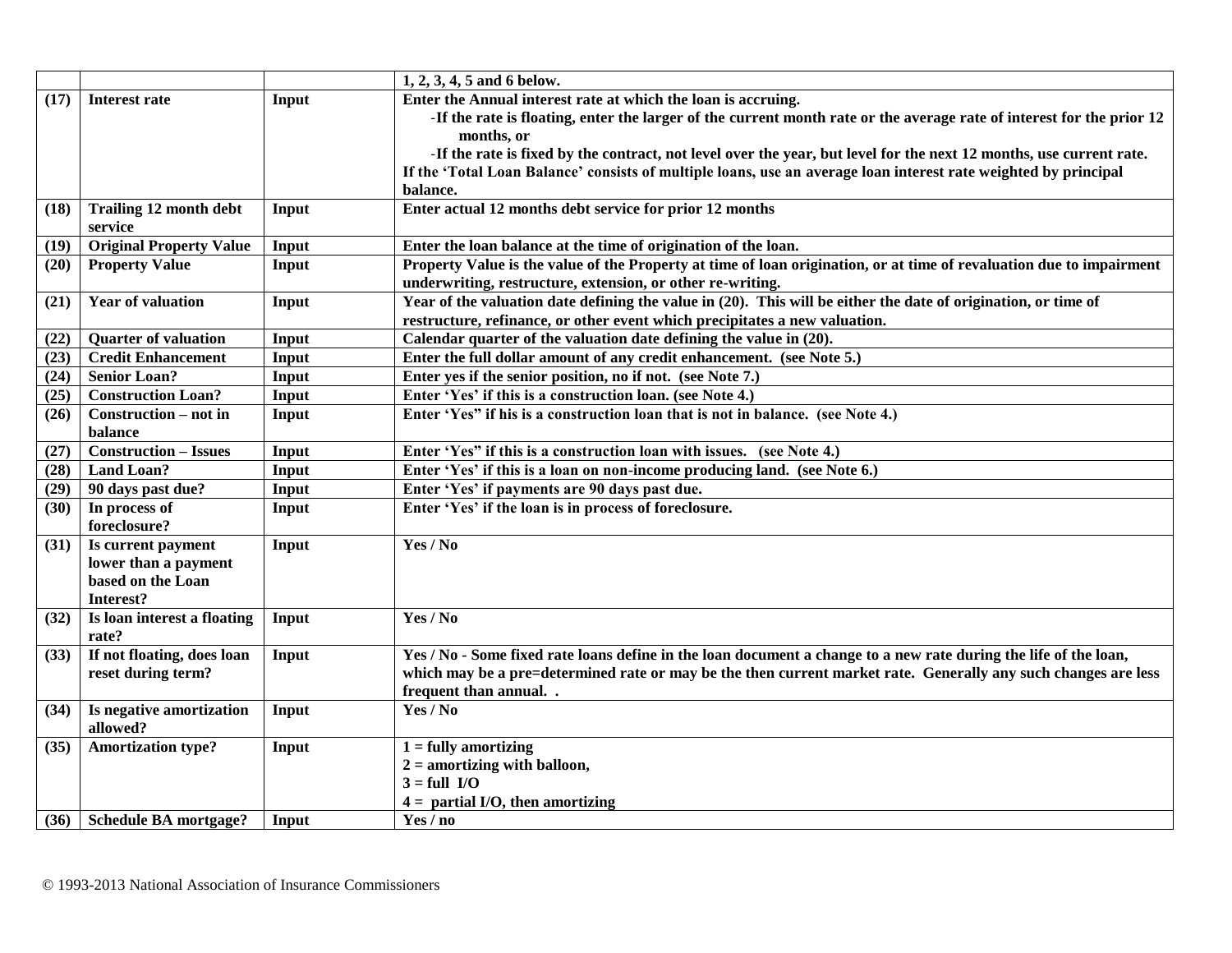| (37) | <b>Affiliated Mortgage?</b> | Input       | Yes / no                                                                                                                         |  |  |
|------|-----------------------------|-------------|----------------------------------------------------------------------------------------------------------------------------------|--|--|
| (38) | <b>Covenant Max LTV</b>     | Input       | For mortgage investments with covenants, what is the maximum LTV allowed?                                                        |  |  |
| (39) | <b>Covenant Min DCR</b>     | Input       | For mortgage investments with covenants, what is the minimum DCR allowed?                                                        |  |  |
| (40) | Covenants in                | Input       | Yes / no – for mortgage investments with covenants, is the investment in compliance with the covenants?                          |  |  |
|      | compliance?                 |             |                                                                                                                                  |  |  |
| (41) | Defeased with               | Input       | Yes/no - has the mortgage loan been defeased using government securities?                                                        |  |  |
|      | government securities       |             |                                                                                                                                  |  |  |
| (42) | <b>Primarily senior</b>     | Input       | Is the mortgage pool primarily senior mortgage instruments? {If yes, assigned to CM2}                                            |  |  |
|      | mortgages                   |             |                                                                                                                                  |  |  |
| (43) | <b>Rolling Average NOI</b>  | Computation | For $2012 - 100\%$ of NOI                                                                                                        |  |  |
|      |                             |             | For $2014 - 65\%$ NOI + 35% NOI Prior                                                                                            |  |  |
|      |                             |             | For 2015 – 50% NOI + 30% NOI Prior + 20% NOI 2 <sup>nd</sup> Prior                                                               |  |  |
|      |                             |             | For loans originated or valued within the current year use 100% NOI.                                                             |  |  |
|      |                             |             | For loans originated 2012 or later and within 2 years, use 65% NOI and 35% NOI Prior                                             |  |  |
| (44) | <b>RBC Debt Service</b>     | Computation | RBC Debt Service Amount is the amount of 12 monthly principal and interest payments required to amortize the                     |  |  |
|      |                             |             | Total Loan Balance (13) using a Standardized Amortization period of 300 months and the Annual Loan Interest                      |  |  |
|      |                             |             | Rate (17).                                                                                                                       |  |  |
|      |                             |             |                                                                                                                                  |  |  |
| (45) | <b>RBC - DCR</b>            | Computation | Debt Coverage Ratio is the ratio of the Net Operating Income (43) divided by the RBC Debt Service (44) rounded                   |  |  |
|      |                             |             | down to 2 decimal places. See Note 3 below for special circumstances. For loan pools with covenants, this will be                |  |  |
|      |                             |             | the minimum DCR by covenant.                                                                                                     |  |  |
| (46) | <b>NCREIF</b> Index at      | Computation | Price index is the value of the NCREIF Price Index on the last day of the calendar quarter that includes the date                |  |  |
|      | <b>Valuation</b>            |             | defined in $(21)$ and $(22)$ .                                                                                                   |  |  |
| (47) | <b>Contemporaneous</b>      | Computation | Contemporaneous Value is the Property Value (11) times the ratio (rounded to 4 decimal places) of the Price Index                |  |  |
|      | <b>Property Value</b>       |             | current to the Price Index (46).                                                                                                 |  |  |
| (48) | <b>RBC - LTV</b>            | Computation | The Loan to Value ratio is the Loan Value (13) divided by the Contemporaneous Value (47) rounded to the nearest                  |  |  |
|      |                             |             | percent.                                                                                                                         |  |  |
|      |                             |             | For Loan Pools with covenants, this will be the max LTV by covenant.                                                             |  |  |
| (49) | <b>CM</b> category          | Computation | Commercial Mortgage Risk category is the risk category determined by applying the DCR (45) and the LTV (48)                      |  |  |
|      |                             |             | to the criteria in Figure $(11)$ , Figure $(12)$ or Figure $(13)$ . See Notes 2, 3, 4, 5, and 6 below for special circumstances. |  |  |
|      |                             |             | If (41) = yes, CM1. If (42) = yes, CM2. If no LTV and DCR, and (41) = no and (42) = no, CM3.                                     |  |  |

Note 1: Net Operating Income (NOI): The majority of commercial mortgage loans require the borrower to provide the lender with at least annual financial statements. **The NOI would be determined at the RBC calculation date based on the most recent annual period from financial statements provided by the borrower and analyzed based on accepted industry standards. The most recent annual period is determined as follows:**

- **If the borrower reports on a calendar year basis, the statements for the calendar year ending December 31 of the year prior to the RBC calculation date will be used. For example, if the RBC calculation date is 12/31/2012, the most recent annual period is the calendar year that ends 12/31/2011.**
- **If the borrower reports on a fiscal year basis, the statements for the fiscal year that ends after June 30 of the prior calendar year and no later than June 30 of the year of the RBC calculation date will be used. For example, if the RBC calculation date is 12/31/2012, the most recent annual period is the fiscal year that ends after 6/30/2011 and no later than 6/30/2012.**
- **The foregoing time periods are used to provide sufficient time for the borrower to prepare the financial statements and provide them to the lender, and for the lender to calculate the NOI.**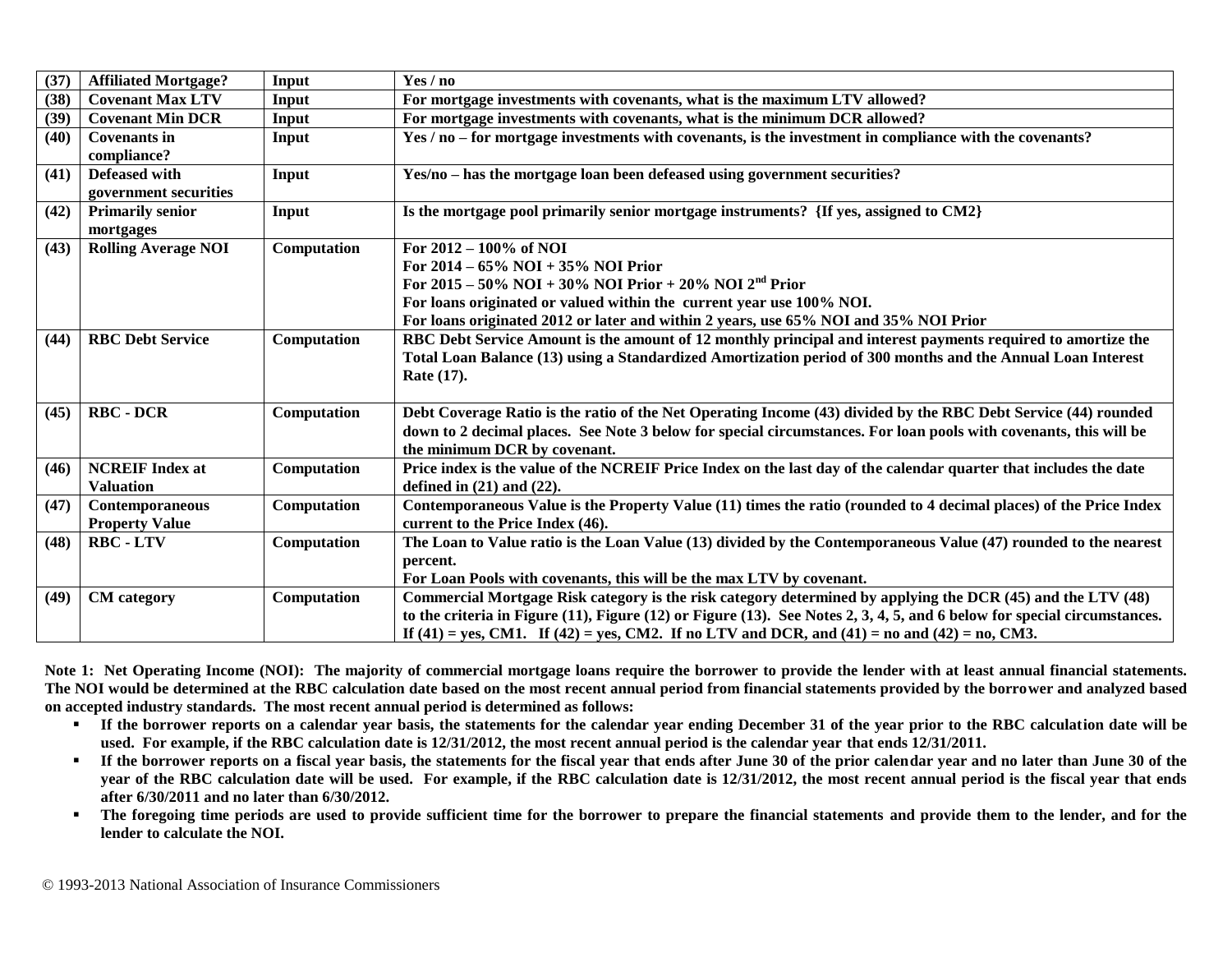**The accepted industry standards for determining NOI were developed by the Commercial Mortgage Standards Association now known as CRE Financial Council (CREFC). The company must develop the NOI using the standards provided by the CREFC Methodology for Analyzing and Reporting Property Income Statements v. 5.1[\(www.crefc.org/irp\)](http://www.crefc.org/irp) . These standards are part of the CREFC Investor Reporting Package (CREFC IRP Section VII.) developed to support consistent reporting for commercial real estate loans owned by third party investors. This guidance is a standardized basis for determining NOI for RBC.**

**The NOI will be adjusted to use a 3 year rolling average for the DSC calculation. For 2013, a single year of NOI will be used. For 2014, 2 years will be used, weighted 65%**  most recent year and 35% prior year. Thereafter, 3 years will be used weighted 50% most recent year, 30% prior year, and 20% 2<sup>nd</sup> prior year. This will apply when there **is a history of NOI values. For new originations, including refinancing, the above schedule would apply by duration from origination. For the special circumstances listed below, the specific instructions below will produce the NOI to be used, without further averaging.** 

**Note 2: The calculation of debt service coverage and loan to value will include all debt secured by the property that is (1) senior to or pari passu with the insurer's investment; and (2) any debt subordinate to the insurer's investment that is not (a) subject to an intercreditor, standstill or subordination agreement with the insurer provided that the agreement does not grant the subordinate debt holder any rights that would materially affect the rights of the insurer and provided that the subordinate debt holder is prohibited from taking any action against the borrower that would materially affect the insurer's priority lien position with respect to the property without the prior written consent of the insurer, or (b) subject to governing laws that provide that the insurer's investment holds a senior position to the subordinated debt holder and provide substantially similar protections to the insurer as in (2)(a) above.** 

#### **Note 3:** *Unavailable Operating Statements*

**There are a variety of situations where the most recent annual period's operating statement may not be available to assist in determining NOI. These situations will occur in distinct categories and each category requires special consideration. The categories are:**

- **1. Loans on owner occupied properties**
	- **a. For properties where the owner is the sole or primary tenant (50% or more of the rentable space), property level operating statements may not be available or meaningful. If the property is occupied and the loan, taxes and insurance are current, it will be acceptable to derive income and a reasonable estimate of expenses from the most recent appraisal or equivalent and additional known actual expenses (e.g., real estate taxes and insurance).**
	- **b. For properties where the owner is a minority tenant (49% of less of the rentable space), the owner-occupied space should be underwritten at the average rent per square foot of the arm's length tenant leases. This income estimate should be added to the other tenant leases and combined with a reasonable estimate of expenses based on the most recent appraisal or equivalent and additional known actual expenses (e.g., real estate taxes and insurance).**
- **2. Borrower does not provide the annual operating statement**
	- **a. Borrower refuses to provide the annual operating statements**
		- **i. If the leases are in place and evidenced by estoppels and inspections, NOI would be derived from normalized underwriting in accordance with the CREFC Methodology for Analyzing and Reporting Property Income Statements.**
		- **ii. If there is evidence from inspection that the property is occupied, but there is no evidence of in place leases (e.g., lease documents or estoppels), NOI would be set equal to the lesser of calculated debt service (DSC=1.0) or the NOI from the normalized underwriting.**
		- **iii. If there is no evidence from inspection that the property is occupied and no evidence of in place leases (e.g., lease documents or estoppels), assume NOI = \$0.**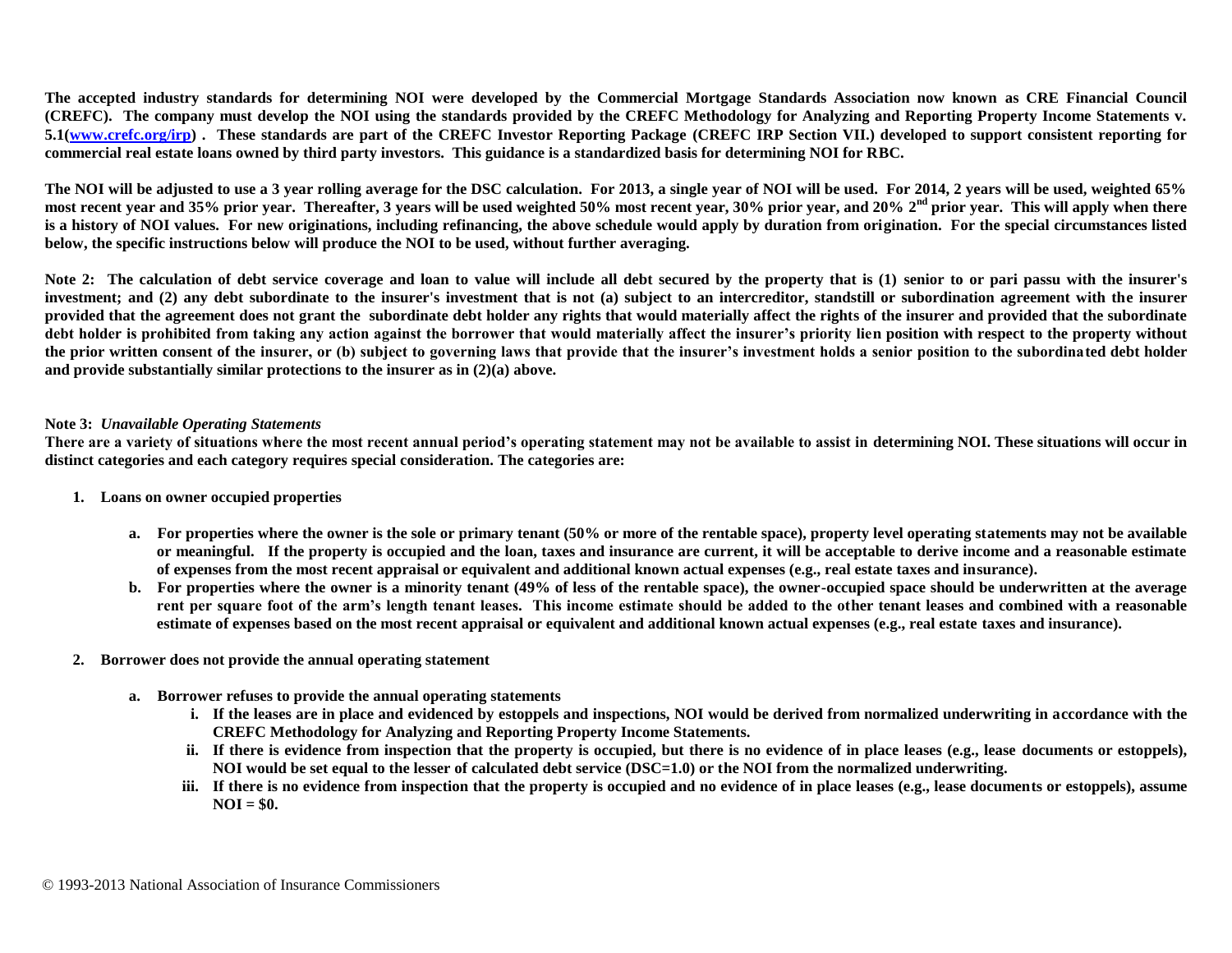**b. If the borrower does not have access to a complete previous year operating statement, determine NOI based on the CREFC guidelines for analyzing a partial year income statement.**

**Note 4: Construction loans** 

**Construction loans would be categorized as follows, based on a determination by the loan servicer whether the loan is in balance and whether construction issues exist:**

- **d. In balance, no construction issues: DSC = 1.0, LTV determined as usual**
- **e. Not in Balance, no construction issues: CM4**
- **f. Construction issues: CM5**

**A loan is** *"in balance"* **if the committed amount of the construction loan plus any lender held reserves and unfunded borrower equity is sufficient to cover the remaining costs of the development project, including debt service not anticipated to be paid from property operations.**

**A** *"construction issue"* **is a problem that may reasonably jeopardize the completion of the project. Examples of construction issues include the abandonment of construction and construction defects that are not being addressed.**

Note 5: Credit enhancements: Where the loan payments are secured by a letter of credit from an investment grade financial institution or an escrow account held at an **investment grade financial institution, NOI less than the debt service may be increased by these amounts until it is equal to but not exceeding the debt service. These situations are typically short term in nature, and are intended to bridge the lease-up following renovation or loss of a major tenant.**

**Note 6: Non-income-producing land: NOI = \$0**

**Note 7: Non-senior financing**

- **c. The company should first calculate DSC and LTV for non-senior financing using the standardized debt service and aggregate LTV of all financing pari passu and senior to the position held by the company.**
- **d. The non-senior piece should than be assigned to the next riskier RBC category. For example, if the DSC and LTV metrics determined in (a) indicate a category of CM2, the non-senior piece would be assigned to category CM3. However, it would not be required to assign a riskier category than CM5 if the loan is not at least 90-days delinquent or in foreclosure.**

#### **Note 8: Definitions of each type of Farm Mortgage:**

**Timber: A loan is classified as a timber loan if more than 50% of the collateral market value (land and timber) of the security is attributable to land supporting a timber crop that is or will be of commercial value.** 

Farm & Ranch: Farm and ranch land utilized in the production of agricultural commodities of all kinds, including grains, cotton, sugar, nuts, fruits, vegetables, forage **crops and livestock of all kinds, including, beef, swine, poultry, fowl and fish. Loans included in this category are those in which agricultural land accounts for more than 50% of total collateral market value.**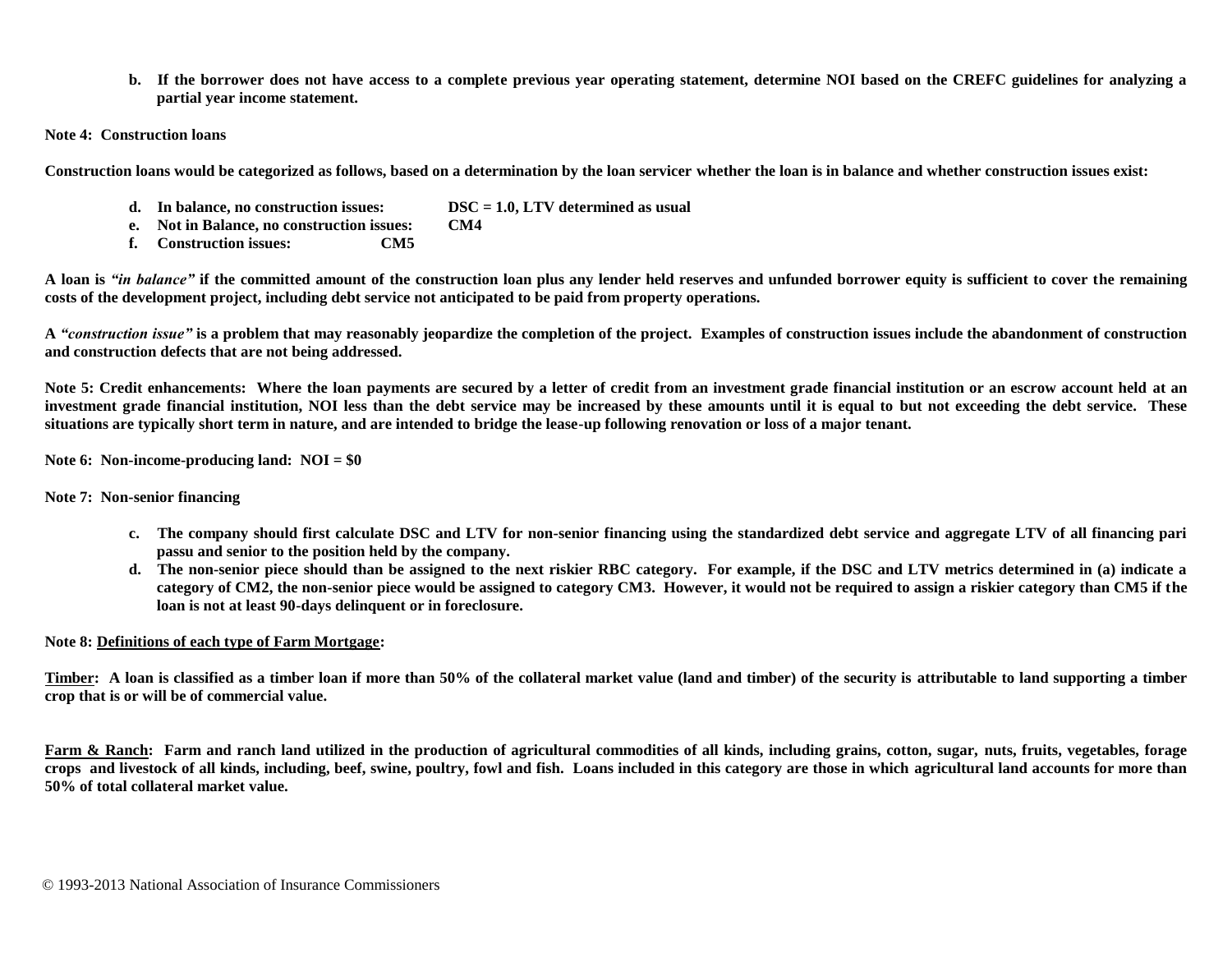**Agribusiness Single Purpose: Specialized collateral utilized in the production, further processing, adding value or manufacturing of an agricultural commodity or forest product. In order for a loan to be classified as such, the market value of the single-purpose (special use) collateral would account for more than 50% of total collateral market value.** 

**This collateral is generally not multi-functional and can only be used for a specific production, manufacturing and/or processing function within a specific sub-sector of the food or agribusiness industry and whereby such assets are not strategically important in nature to the overall industry capacity. These assets can be shut down or replicated easily in other locations, or existing plants can be expanded to absorb shuttered capacity. The assets are not generally limited in nature by environmental or operational permits and/or regulatory requirements. An example would be a poultry processing plant located in the Southeast of the United States where there is excess capacity inherent to the industry and production capacity is easily replaceable.** 

**Other loans included in this category are those collateralized by single purpose (special use) confinement livestock production facilities in which the special use facilities account for more than 50% of total collateral market value.** 

**Agribusiness All Other: Multiple-use collateral utilized in the production, further processing, adding value or manufacturing of an agricultural commodity or forest product.** In order for a loan to be classified as such, the market value of any single use portion may not be greater than 50% of total collateral market value.

**This collateral is multi-functional in nature, adaptable to other manufacturing, processing, or servicing food or agribusiness industries or sub-industries. Assets could also be very strategic in nature and not easily replaceable either due to cost, location, environmental permitting and/or government regulations. These assets may be single purpose in nature, but so vital to the industry capacity needs that they will be generally purchased by another like processing company or strategic or financial buyer. An example of these types of assets are strategically located and highly automated cold storage facilities whereby they can be used for dry storage, distribution centers or converted into warehouse or other type uses. Another example may be a cheese processing plant that is strategically located within the heart of the dairy industry, limited permits, environmental restrictions that would limit added capacity, or high barriers to entry to build a like facility within the industry. For example, one of the largest cheese plants in the industry is located in California and it is not easily replicated within the cheese processing industry due to its location, capacity, costs, access to fluid milk supply and related feed and water, as well as highly regulated environmental and government restrictions.**

**Other loans included in this category are those in which more than 50% of the collateral market value is accounted for by chattel assets or other assets related to the business and financial operations of agribusinesses, including inventories, accounts, trade receivables, cash and brokerage accounts, machinery, equipment, livestock and other assets utilized for or generated by agribusiness operations.**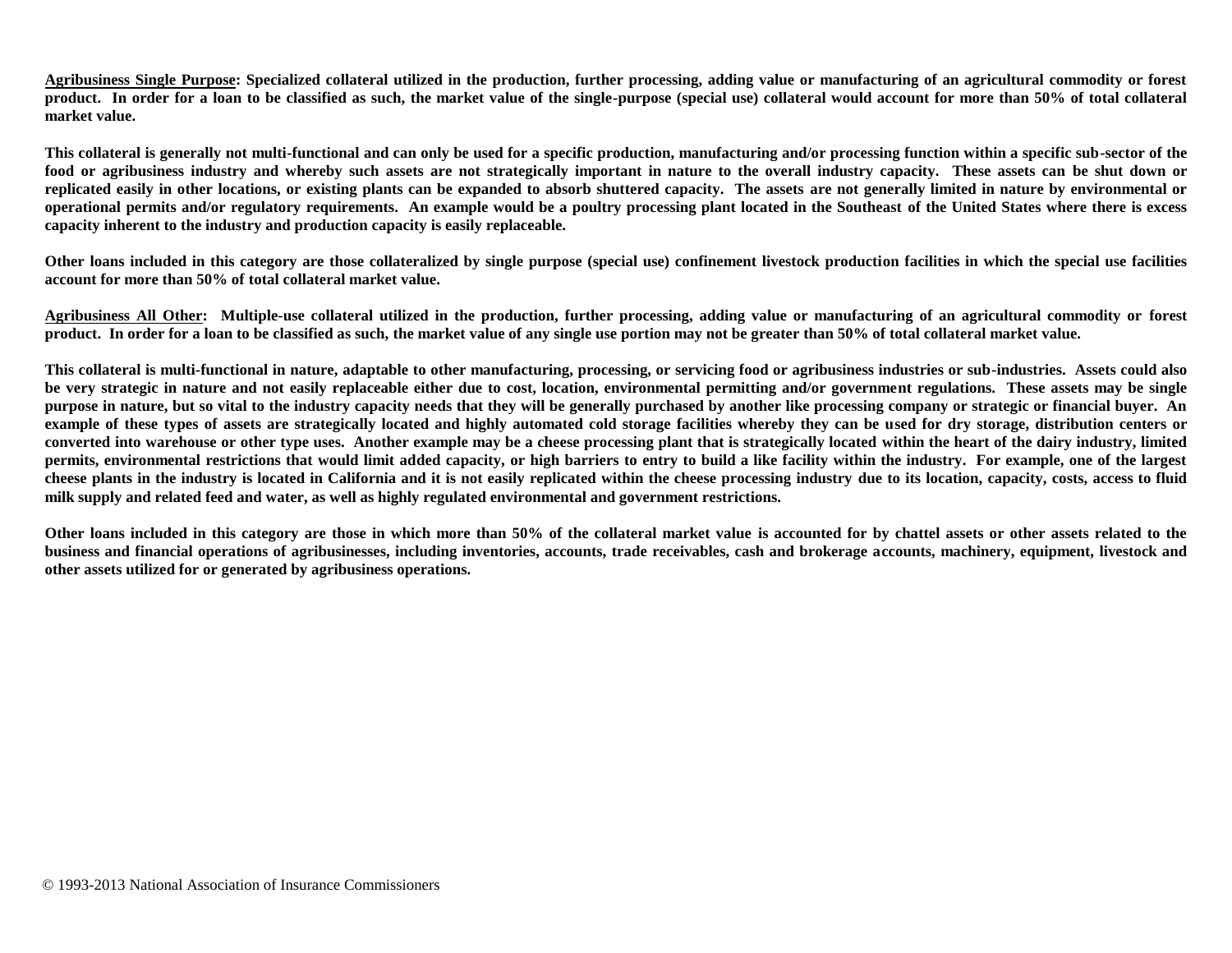## **(Figure 11)**

## **For Office, Industrial, Retail and Multi-family**

| <b>Risk category</b> | <b>DSC</b> limits           |     | <b>LTV</b> limits                           |
|----------------------|-----------------------------|-----|---------------------------------------------|
| CM1                  | $1.50 \leq DSC$             | and | $LTV < 85\%$                                |
| CM2                  | DSC < 1.50                  | and | $LTV < 55\%$                                |
| CM2                  | $0.95 \leq DSC < 1.50$      | and | 55%<br>$\leq$ LTV < 75%                     |
| CM2                  | $1.15 \leq DSC < 1.50$      | and | 75%<br>$\text{STV} < 100\%$                 |
| CM2                  | $1.50 \leq DSC$             | and | 85%<br>$\leq$ LTV < 100%                    |
| CM2                  | $1.75 \leq DSC$             | and | $100\%$<br>$\leq$ LTV                       |
| CM3                  | DSC < 0.95                  | and | 55%<br>$\text{C}$ C $\text{LTV}$ $\leq$ 85% |
| CM3                  | $0.95 \leq DSC \leq 1.15$   | and | 75%<br>$\text{LTV}$ < 100%                  |
| CM3                  | $1.15 \leq DSC \leq 1.75$   | and | $100\%$<br>$\leq$ LTV                       |
| CM4                  | DSC < 0.95                  | and | 85%<br>$\text{LTV} < 105\%$                 |
| CM4                  | $0.95 \leq$ DSC $\leq$ 1.15 | and | $100\%$<br>$\leq$ LTV                       |
| CM5                  | DSC < 0.95                  | and | 105%<br>$\leq$ LTV                          |
|                      |                             |     |                                             |
|                      |                             |     |                                             |

#### **(Figure 12) For Hotels and Specialty Commercial**

| <b>Risk category</b> | <b>DSC</b> limits      |     | <b>LTV</b> limits                                                                                                                                                                                                                                                                                                         |
|----------------------|------------------------|-----|---------------------------------------------------------------------------------------------------------------------------------------------------------------------------------------------------------------------------------------------------------------------------------------------------------------------------|
| CM1                  | $1.85 \leq DSC$        | and | $LTV < 60\%$                                                                                                                                                                                                                                                                                                              |
| CM2                  | $1.45 \leq DSC < 1.85$ | and | $LTV < 70\%$                                                                                                                                                                                                                                                                                                              |
| CM2                  | $1.85 \leq DSC$        | and | $60\% \leq LTV < 115\%$                                                                                                                                                                                                                                                                                                   |
| CM3                  | $0.90 \leq DSC < 1.45$ | and | $\text{C}$ = LTV $\text{C}$ = 80%                                                                                                                                                                                                                                                                                         |
| CM3                  | $1.45 \leq DSC < 1.85$ | and | $70\% < LTV$                                                                                                                                                                                                                                                                                                              |
| CM3                  | $1.85 \leq DSC$        | and | $115\% \leq LTV$                                                                                                                                                                                                                                                                                                          |
| CM4                  | DSC < 0.90             | and | $LTV < 90\%$                                                                                                                                                                                                                                                                                                              |
| CM4                  | $0.90 \leq DSC < 1.10$ | and | 80%<br>$\text{C}$ $\text{C}$ $\text{C}$ $\text{C}$ $\text{C}$ $\text{C}$ $\text{C}$ $\text{C}$ $\text{C}$ $\text{C}$ $\text{C}$ $\text{C}$ $\text{C}$ $\text{C}$ $\text{C}$ $\text{C}$ $\text{C}$ $\text{C}$ $\text{C}$ $\text{C}$ $\text{C}$ $\text{C}$ $\text{C}$ $\text{C}$ $\text{C}$ $\text{C}$ $\text{C}$ $\text{C$ |
| CM4                  | $1.10 \leq DSC < 1.45$ | and | 80%<br>$\leq$ LTV                                                                                                                                                                                                                                                                                                         |
| CM5                  | $1.10 \leq DSC$        | and | $90\%$<br>$\leq$ LTV                                                                                                                                                                                                                                                                                                      |

# **(Figure 13)**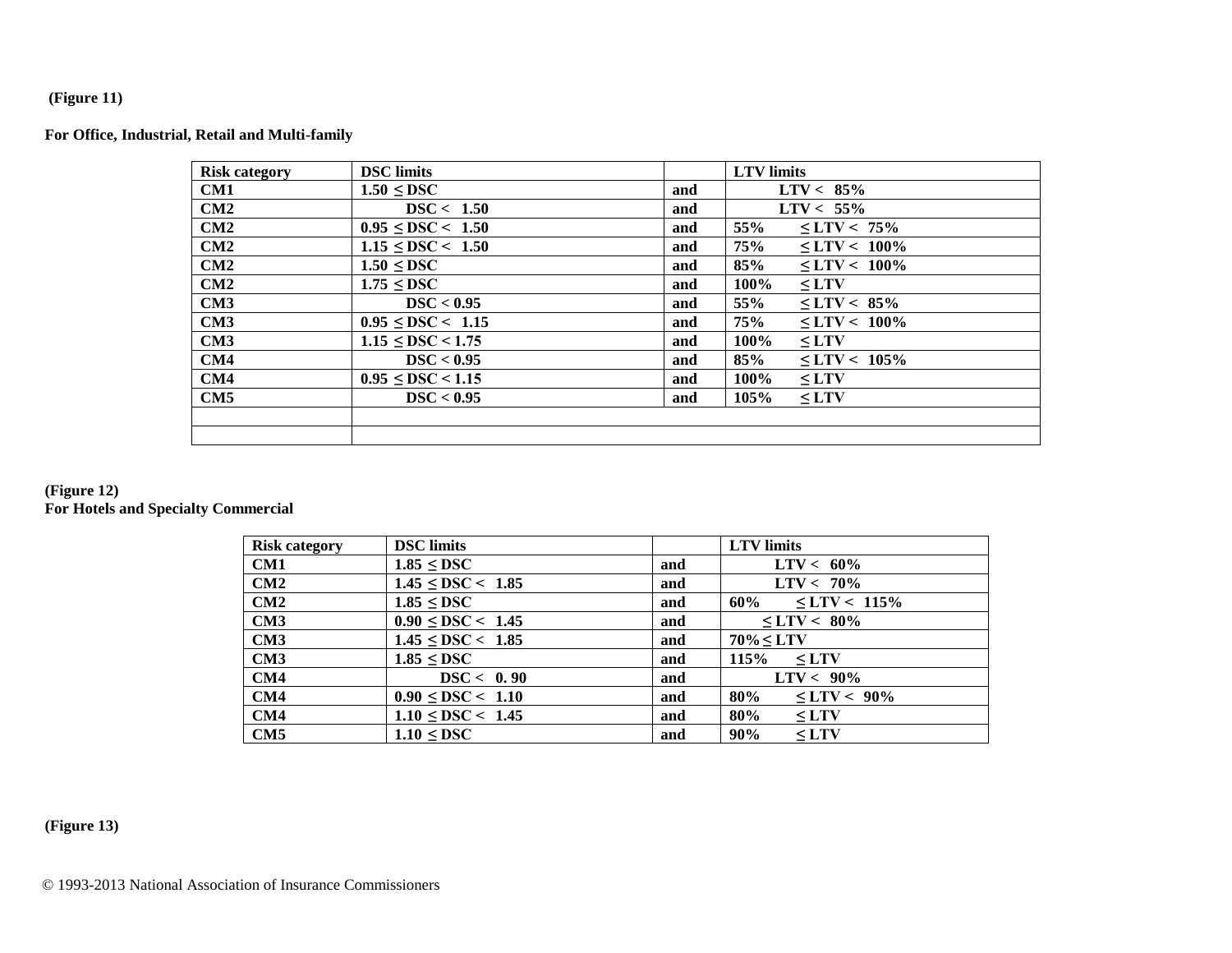## **For Farm Loans:**

|     | <b>Timber</b>          | Farm & Ranch           | <b>Agribusiness</b><br><b>Single Purpose</b> | <b>Agribusiness</b><br><b>All Other</b> |
|-----|------------------------|------------------------|----------------------------------------------|-----------------------------------------|
| CM1 | $LTV \le 55\%$         | $LTV \le 60\%$         |                                              | $LTV \le 60\%$                          |
| CM2 | $55\% < LTV \le 65\%$  | $60\% < LTV \le 70\%$  | $LTV \le 60\%$                               | $60\% < LTV \le 70\%$                   |
| CM3 | $65\% < LTV \le 85\%$  | $70\% < LTV \le 90\%$  | $60\% < LTV \le 70\%$                        | $70\% < LTV \le 90\%$                   |
| CM4 | $85\% < LTV \le 105\%$ | $90\% < LTV \le 110\%$ | $70\% < LTV \le 90\%$                        | $90\% < LTV \le 110\%$                  |
| CM5 | $105\% < LTV$          | $110\% < LTV$          | $90\% < LTV$                                 | $110\% < LTV$                           |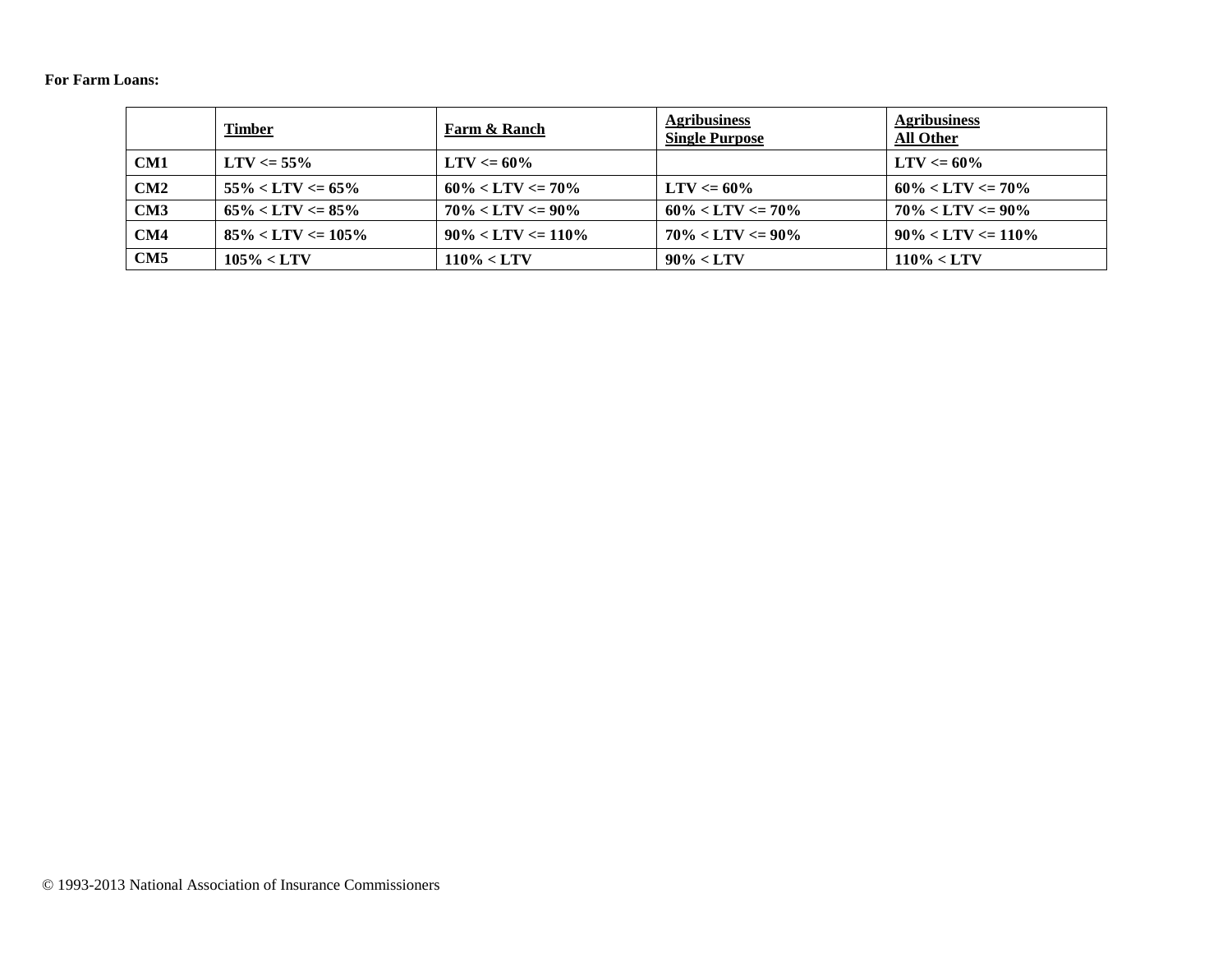## **ASSET CONCENTRATION FACTOR** LR010

#### *Basis of Factors*

The purpose of the concentration factor is to reflect the additional risk of high concentrations in single exposures (represented by an individual issuer of a security or a holder of a mortgage, etc.) The concentration factor doubles the risk-based capital pre-tax factor (with a maximum of 45 percent pre-tax) of the 10 largest asset exposures excluding various lowrisk categories or categories that already have a maximum factor. Since the risk-based capital of the assets included in the concentration factor has already been counted once in the basic formula, the asset concentration factor only serves to add in the additional risk-based capital required. The calculation is completed on a consolidated basis; however, the concentration factor is reduced by amounts already included in the concentration factors of subsidiaries to avoid double-counting.

#### *Specific Instructions for Application of the Formula*

The 10 largest asset exposures should be developed by consolidating the assets of the parent with the assets of the company's insurance and investment subsidiaries. The concentration factor component on any asset already reflected in the subsidiary's RBC for the concentration factor should be deducted from Column (4). This consolidation process affects higher tiered companies only. Companies on the lowest tier of the organizational chart will prepare the asset concentration on a "stand alone" basis.

The 10 largest exposures should exclude the following: affiliated and non-affiliated common stock, affiliated preferred stock, home office properties, policy loans, bonds for which AVR and RBC are zero, **NAIC** 1 bonds, **NAIC** 1 unaffiliated preferred stock, **NAIC** 1 Hybrids**, CM 1 Commercial and Farm Mortgages** and any other asset categories with RBC factors less than 0.8 percent post-tax (this includes residential mortgages in good standing, insured or guaranteed mortgages, and cash and short-term investments).

In determining the assets subject to the concentration factor for both C1o and C1cs, the ceding company should exclude any asset whose performance inures primarily (>50 percent) to one reinsurer under modified coinsurance or funds withheld arrangements. The reinsurer should include 100 percent of such asset. Any asset where no one reinsurer receives more than 50 percent of its performance should remain with the ceding company.

Assets should be aggregated by issuer before determining the 10 largest exposures. Aggregations should be done separately for bonds and preferred stock (the first six digits of the CUSIP number can be used as a starting point) (please note that the same issuer may have more than one unique series of the first six digits of the CUSIP), mortgages and real estate. Securities held within Schedule BA partnerships should be aggregated by issuer as if the securities are held directly. Likewise, where joint venture real estate is mortgaged by the insurer, both the mortgage and the joint venture real estate should be considered as part of a single exposure. Tenant exposure is not included. For bonds and unaffiliated preferred stock, aggregations should be done first for classes 2 through 6. After the 10 largest issuer exposures are chosen, any **NAIC** 1 bonds, **NAIC** 1 unaffiliated preferred stock or **NAIC** 1 Hybrids from any of these issuers should be included before doubling the risk-based capital. For some companies, following the above steps may generate less than 10 "issuer" exposures. These companies should list all available exposures.

Replicated assets other than synthetically created indices should be included in the asset concentration calculation in the same manner as other assets.

The book/adjusted carrying value of each asset is listed in Column (2).

The RBC factor will correspond to the risk-based capital category of the asset reported previously in the formula before application of the size factor for bonds. The RBC filing software automatically allows for an overall 45 percent RBC cap.